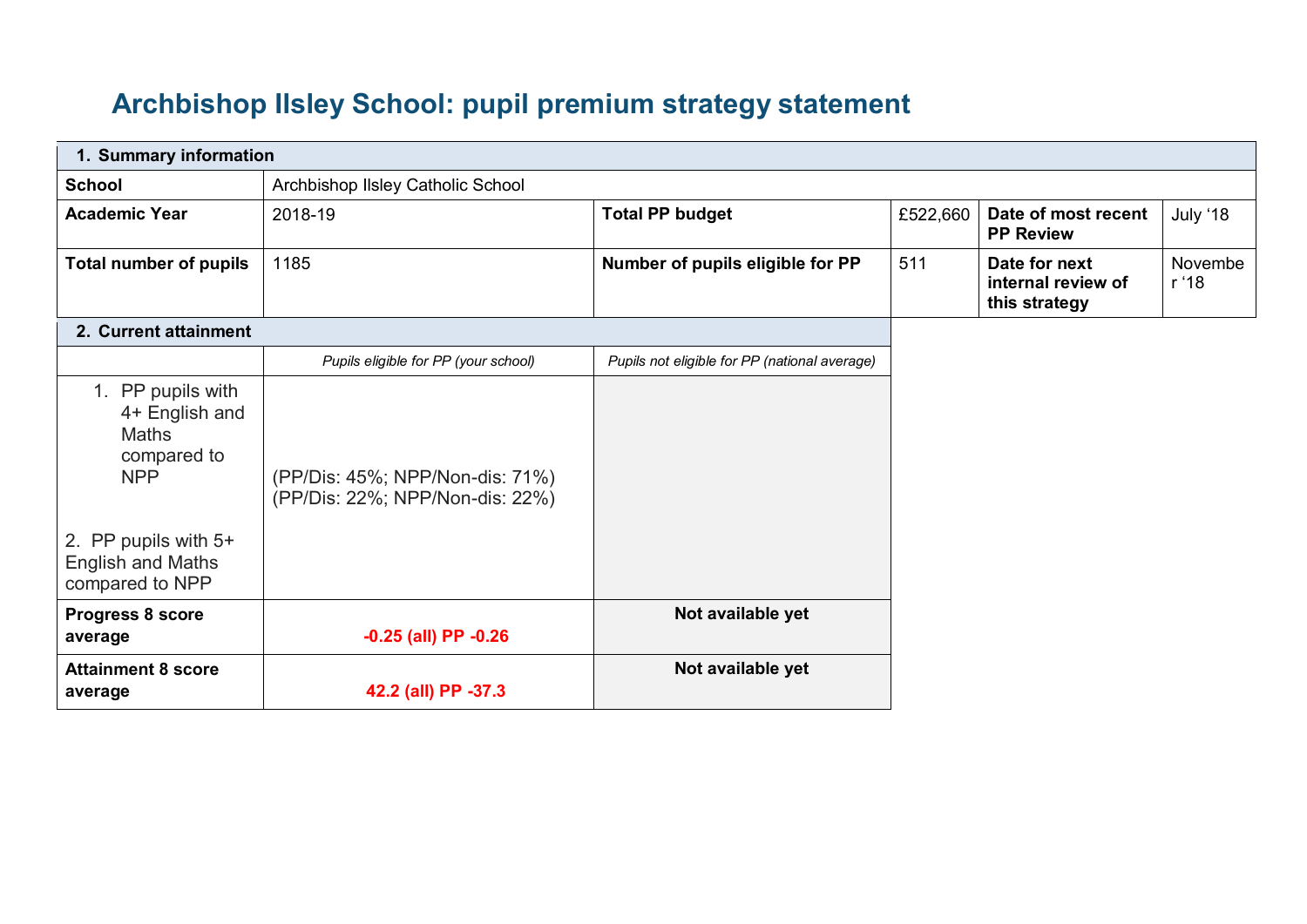|           | 3. Barriers to future attainment (for pupils eligible for PP including high ability)                                                                                                                                                             |                                                                                                                                                                                                                |  |  |  |  |  |
|-----------|--------------------------------------------------------------------------------------------------------------------------------------------------------------------------------------------------------------------------------------------------|----------------------------------------------------------------------------------------------------------------------------------------------------------------------------------------------------------------|--|--|--|--|--|
|           | In-school barriers (issues to be addressed in school, such as poor literacy skills)                                                                                                                                                              |                                                                                                                                                                                                                |  |  |  |  |  |
| Α.        | Lack of reading culture amongst many pupil premium pupils when they come to Ilsley and on average, our PP pupils are 5 standardised points behind national others.                                                                               |                                                                                                                                                                                                                |  |  |  |  |  |
| <b>B.</b> | Low levels of attainment for pupil premium pupils at KS2. Lack of literacy, comprehension and reasoning skills.<br>Vocabulary and inference is an issue.                                                                                         |                                                                                                                                                                                                                |  |  |  |  |  |
| C.        | Low expectations and aspirations due to lack of cultural experiences of our PP pupils. HPA's in particular require higher expectations.                                                                                                          |                                                                                                                                                                                                                |  |  |  |  |  |
|           | External barriers (issues which also require action outside school, such as low attendance rates)                                                                                                                                                |                                                                                                                                                                                                                |  |  |  |  |  |
| D.        | Attendance and attitudes to missing school in PP is an issue. Parental support needs addressing with these homes.                                                                                                                                |                                                                                                                                                                                                                |  |  |  |  |  |
|           | 4. Outcomes                                                                                                                                                                                                                                      |                                                                                                                                                                                                                |  |  |  |  |  |
|           | Desired outcomes and how they will be measured                                                                                                                                                                                                   | Success criteria                                                                                                                                                                                               |  |  |  |  |  |
| Α.        | Pupil Premium pupils to gain greater cultural literacy through engagement in a wide range of cultural<br>activities (English & music, visits to Art Galleries, sports etc) and through reading regularly<br>Pupil Premium Priority in classrooms | Complete a Cultural Literacy Audit - no gap or a narrowing gap in the<br>opportunities afforded our most disadvantaged compared to their peers.<br>Pupil voice questionnaire, poverty proofing the school day. |  |  |  |  |  |
| <b>B.</b> | HPA pupils to have extra support /focus in and out of lessons, especially in KS 3.                                                                                                                                                               | More PP HPA pupils achieving higher or more than higher at the end of<br>each Year.                                                                                                                            |  |  |  |  |  |
| C.        | Teaching moves further toward Outstanding and therefore better able to meet the individualised needs<br>of PP pupils.<br>Increase staff confidence in 'doing something different ' with DA pupils.                                               | Teach to the top, HPA PP focus, use QLA in Year 7 to challenge pupil<br>from the start.<br>CPD to support staff.                                                                                               |  |  |  |  |  |
| D.        | Pastoral outcomes makes rapid and sustained improvements for Pupil Premium Pupils<br>Improve PP pupils and families attitudes to school - increase engagement                                                                                    | Embed new behaviour rules, adult behaviours and CPD, increase<br>attendance of PP pupils<br>Increased engagement from home                                                                                     |  |  |  |  |  |
| Ε.        | More PP students making good progress over time and attaining higher, (Regular in school data<br>collection, and NfER testing in KS3)                                                                                                            | Attainment of all PP to have increased, compared to previous years.                                                                                                                                            |  |  |  |  |  |
| F.        | Increase PP pupils attitude and success in school, and parents outlook on school - Home to be notified<br>with as much positivity as possible                                                                                                    | Increase in PP attendance, school trips attendance, less behaviour logs,<br>increase house medals and engagement<br>School website revamped, Twitter platform, automated praise<br>postcards/letters           |  |  |  |  |  |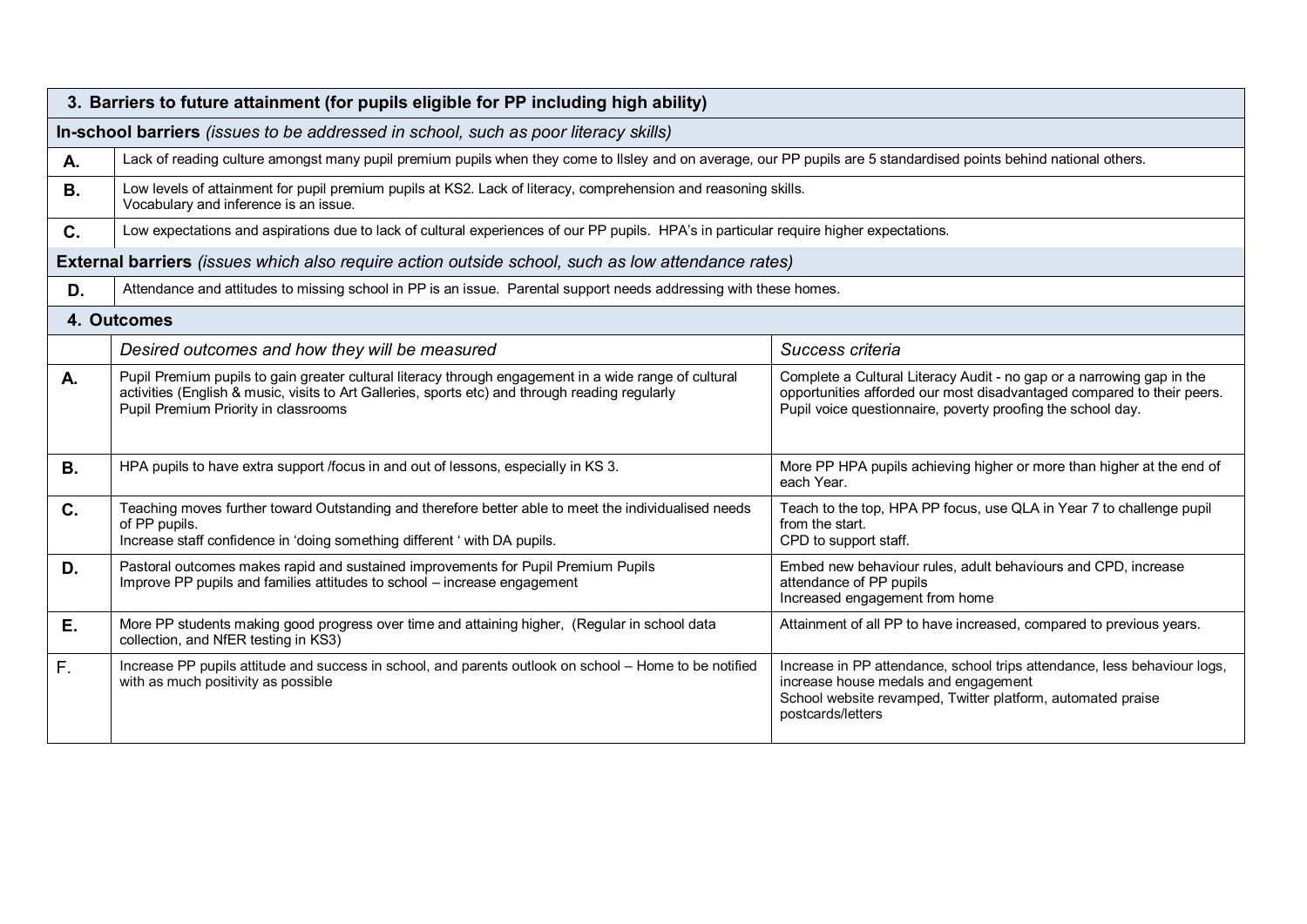| 5. Planned expenditure                                                                                                            |                                                                                                                                                                                             |         |                                                                                                                                                                                                                                                                                         |                                                                                                                                                                                       |                   |                                                |  |
|-----------------------------------------------------------------------------------------------------------------------------------|---------------------------------------------------------------------------------------------------------------------------------------------------------------------------------------------|---------|-----------------------------------------------------------------------------------------------------------------------------------------------------------------------------------------------------------------------------------------------------------------------------------------|---------------------------------------------------------------------------------------------------------------------------------------------------------------------------------------|-------------------|------------------------------------------------|--|
| Academic year                                                                                                                     |                                                                                                                                                                                             | 2018-19 |                                                                                                                                                                                                                                                                                         |                                                                                                                                                                                       |                   |                                                |  |
|                                                                                                                                   | The three headings below enable schools to demonstrate how they are using the Pupil Premium to improve classroom pedagogy, provide targeted<br>support and support whole school strategies. |         |                                                                                                                                                                                                                                                                                         |                                                                                                                                                                                       |                   |                                                |  |
| i. Quality of teaching for all                                                                                                    |                                                                                                                                                                                             |         |                                                                                                                                                                                                                                                                                         |                                                                                                                                                                                       |                   |                                                |  |
| <b>Desired outcome</b>                                                                                                            | <b>Chosen</b><br>action/approach                                                                                                                                                            |         | What is the evidence and rationale<br>for this choice?                                                                                                                                                                                                                                  | How will you ensure it is<br>implemented well?                                                                                                                                        | <b>Staff lead</b> | When will<br>you review<br>implementat<br>ion? |  |
| Teaching moves<br>further toward<br>Outstanding and<br>therefore better able to<br>meet the individualised<br>needs of PP pupils. | All Staff Meetings to have<br>a teaching and learning PP<br>focus                                                                                                                           |         | Staff feedback indicates a willingness to use<br>meeting time for CPD rather than information<br>sharing.<br>Hallmarks of outstanding teaching include<br>high expectations and challenge essential to<br>closing the gap.                                                              | CPD report to governors and meetings with<br>CPD link governor                                                                                                                        | AP/COR            | January 2018<br>and July 2018                  |  |
| CPD programme<br>developed with PP as<br>the focus                                                                                | All staff to be involved in<br>working groups leading<br>action research with PP as<br>the focus.<br>Increase sharing time.                                                                 |         | Researching Rosenshine to develop<br>improved teaching and learning.<br>Making PP pupils high priority - all actions to<br>focus on them first.                                                                                                                                         | CPD link to monitor and have group upload<br>work to share good practice.<br>PP progress to be improved, more positive<br>calls home, less behavioural issues<br>Meet every half term | AP                | January 2018                                   |  |
| Working with other<br>schools to improve<br>teacher training and<br><b>CPD</b>                                                    | Join a TSA with a specific<br>to further develop our<br>teaching at KS 3.                                                                                                                   |         | In recent years our work with local primaries<br>has led to an increase in the level of<br>challenge for our KS3 English and Maths.<br>However, partnership with outstanding<br>primary practitioners can further develop our<br>KS3 approaches and build into the wider<br>curriculum. | Annual Report on Partnership to full<br>governing board                                                                                                                               | AP/AM/COR         | <b>July 2019</b>                               |  |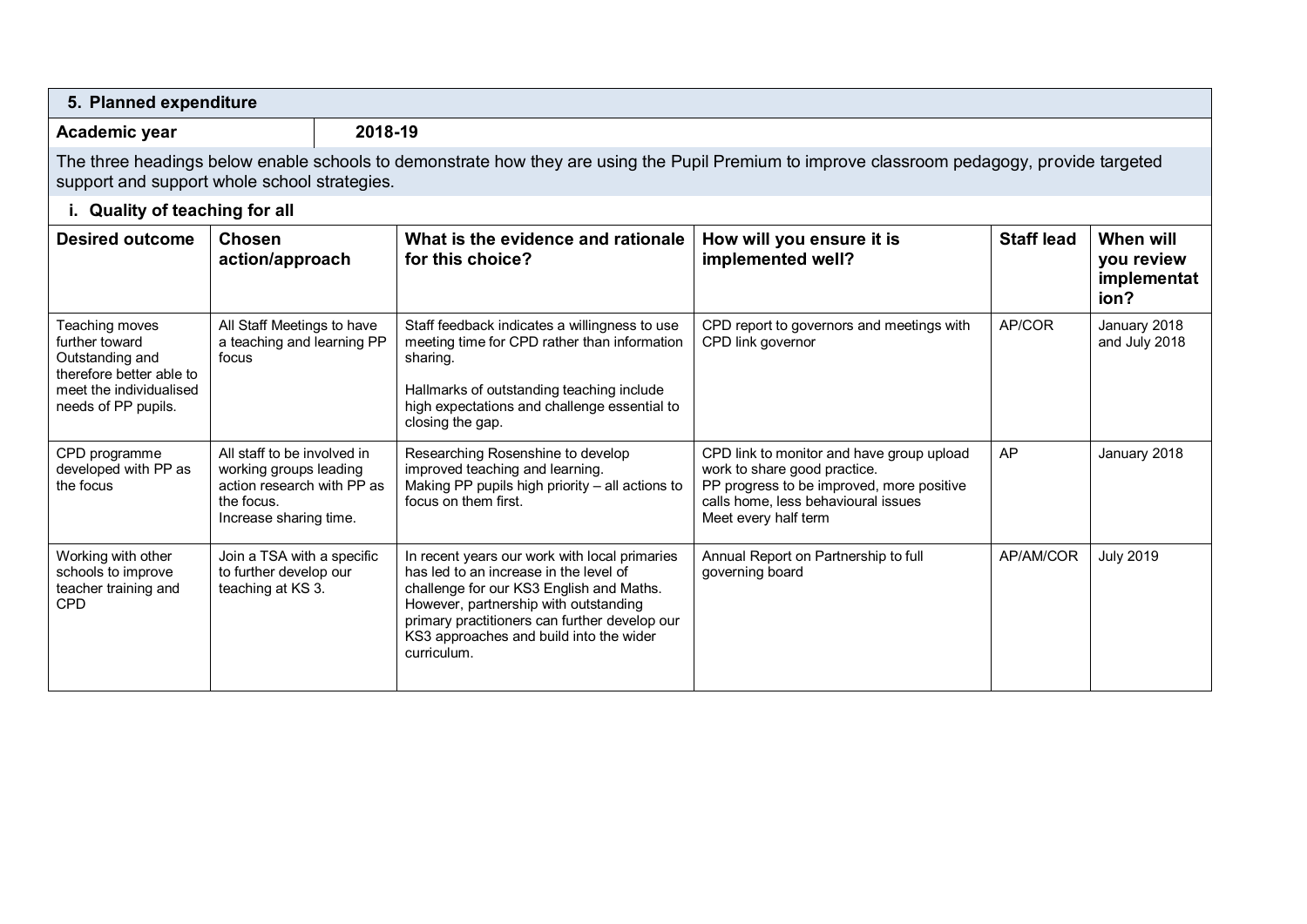| All staff to know who<br>RADY pupils are in<br>their tutor group and<br>classrooms<br>PP priority in marking,<br>questioning and<br>feedback. | Staff bulletin, frequent staff<br>briefings, staff notice board<br>with progress pupils are<br>making.<br>Reduce the point gap<br>between PP and others<br>Nationally | Making PP a focus for all staff is crucial, and<br>makes them more aware of them in the<br>classroom. Raise PP profile.                                                                                                                                                                                                                       | Learning walks, book trawls, pupils voice,<br>and lesson observations have all been<br>carried out. Increased attendance will also<br>be indicative of success.<br>Staff training on calendar<br>Frequent staff briefings | <b>SLT</b> | July 19 |
|-----------------------------------------------------------------------------------------------------------------------------------------------|-----------------------------------------------------------------------------------------------------------------------------------------------------------------------|-----------------------------------------------------------------------------------------------------------------------------------------------------------------------------------------------------------------------------------------------------------------------------------------------------------------------------------------------|---------------------------------------------------------------------------------------------------------------------------------------------------------------------------------------------------------------------------|------------|---------|
| Better communication<br>and sharing of PP<br>information to inform<br>teachers in their<br>planning and delivery                              | Staff room Plasma Screen<br>to inform<br>Google classroom<br>Reduce the point gap<br>between PP and others<br>Nationally                                              | Trailed last year, and these positive styled<br>meeting created a positive and productive<br>environment for staff to develop and share<br>strategies for PP pupils. Improve<br>progress. (In school PP gaps reduced<br>significantly, especially in Yr 7 - Eng SAS - 7<br>to -3, Maths, SAS -5 t0 -5, in both though<br>more pupils were HA) | Evaluations after meetings use of Google<br>classroom, PP pupils making more progress<br>in lessons and causing less behaviour issues<br>in departments.                                                                  | <b>SLT</b> | July 19 |
| Work with HPA to<br>stretch and support.<br>Teach to the top 3 PP                                                                             | Research project with Karl<br>Chinn.<br>To work with HPA PP<br>pupils.                                                                                                | Stretch and challenge - non-negotiable on<br>Performance management.<br>Teaching and learning moving towards<br>outstanding.<br>EEF.                                                                                                                                                                                                          | Increased attendance, positive attitudes in<br>lessons, good progress                                                                                                                                                     | COR/AM     | July 19 |
| Increased confidence<br>in assessment at Key<br>Stage 3, in particular.                                                                       | Purchase and use of NfER<br>testing                                                                                                                                   | USe of external agency to moderate our in<br>school assessments.                                                                                                                                                                                                                                                                              | Ensue assessment data is used in school to<br>inform planning and delivery of High Quality<br>lessons, especially in Numeracy and Literacy<br>across the curriculum,                                                      | AM         | July 19 |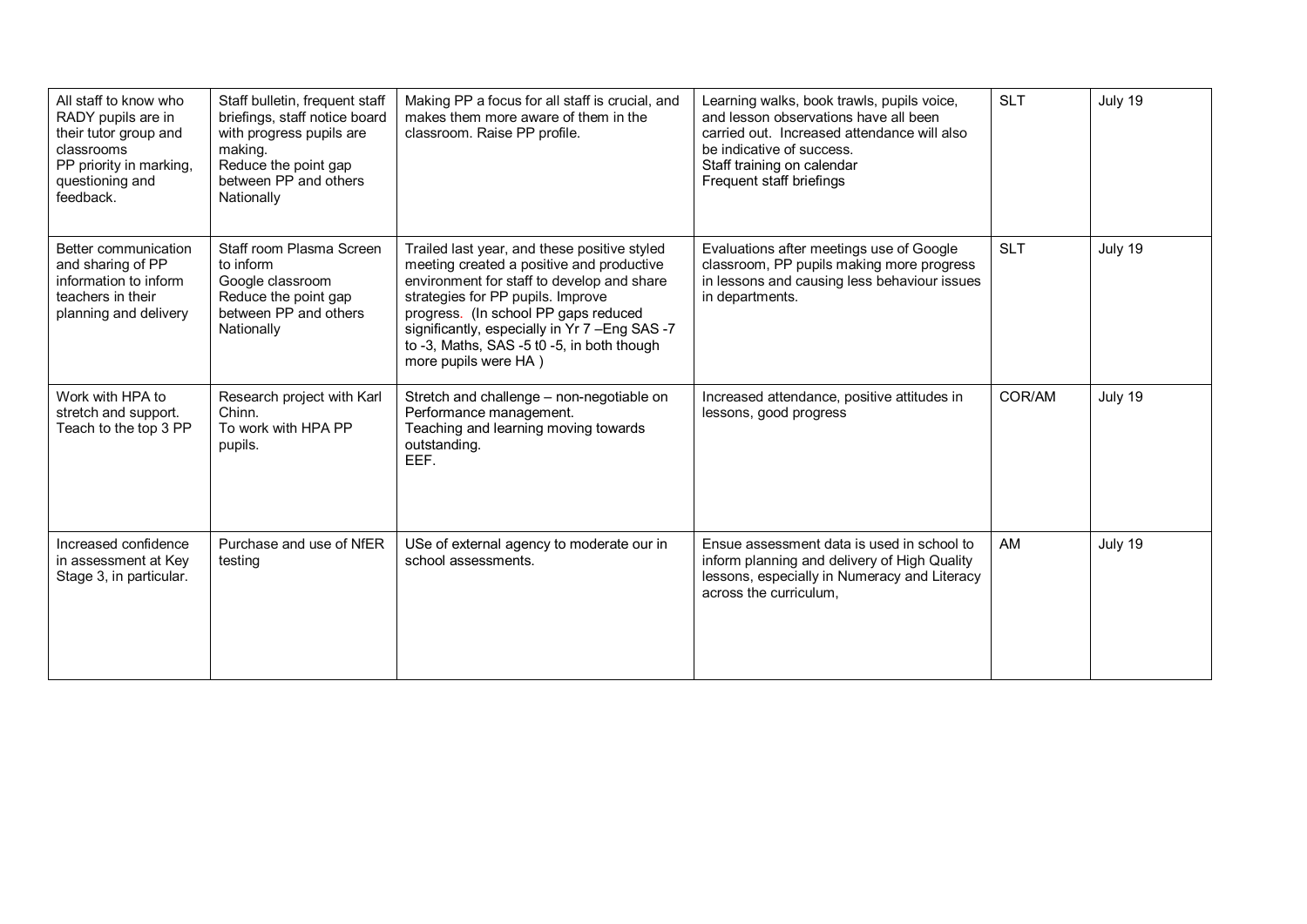| <b>Pupil Premium Pupils</b><br>are presented with a<br>greater level of<br>challenge.                                                     | Setting to reflect the<br>potential of Pupil Premium<br>pupils rather than historical<br>attainment, with Pupil<br>Premium pupils to reach<br>representative percentages<br>in the higher sets<br>throughout the school | Setting throughout the school has seen PP<br>percentages rise in higher sets, but not quite<br>to a level proportionate with their<br>demographic percentage.<br>Every class to have 50/50 representation (or<br>as close to) | We have since adopted the RADY<br>programme through BEP. This programme<br>has seen us implement a 4-5 point uplift in<br>KS2 raw scores which provides far better<br>setting outcomes for PP pupils.<br>The general approach of increasing<br>percentages of pupil premium pupils in<br>higher sets has led to improving progress<br>and attainment for PP pupils compared to<br>non-PP pupils. However, the need for<br>appropriate challenge, given that the PP<br>mom-PP attainment gap has was well<br>established throughout primary since prior to<br>last year, we have not yet been able to<br>equalise groups as desired. As academic<br>support for these children increases as we<br>embed the RADY project, we hope to make<br>further progress. | COR/AP     | July 19 |
|-------------------------------------------------------------------------------------------------------------------------------------------|-------------------------------------------------------------------------------------------------------------------------------------------------------------------------------------------------------------------------|-------------------------------------------------------------------------------------------------------------------------------------------------------------------------------------------------------------------------------|---------------------------------------------------------------------------------------------------------------------------------------------------------------------------------------------------------------------------------------------------------------------------------------------------------------------------------------------------------------------------------------------------------------------------------------------------------------------------------------------------------------------------------------------------------------------------------------------------------------------------------------------------------------------------------------------------------------------------------------------------------------|------------|---------|
| Rapid<br>Intervention: Small<br>target groups of<br>underperformers<br>immediately after key<br>point assessments -<br>better use of data | Peer mentoring by 6 <sup>th</sup><br>formers and Year 10's.<br>Data manager employed.                                                                                                                                   | The right intervention, at the right time, with<br>the right people is required.                                                                                                                                              | Trained 6 <sup>th</sup> form Maths and English pupils to<br>lead on this with reviews and monitoring<br>impact in progress.                                                                                                                                                                                                                                                                                                                                                                                                                                                                                                                                                                                                                                   | <b>COR</b> | July 19 |
| Sharper monitoring<br>and reviewing of PP<br>strategies                                                                                   | Senior Leader to be<br>appointed to monitor PP<br>expenditure and quality                                                                                                                                               | With nearly 50% of PP pupils in our<br>community, a senior leader needs to have<br>oversight and vision to improve outcomes for<br>all pupils.                                                                                | Employ a senior leader in charge of the<br>attainment and progress of PP students                                                                                                                                                                                                                                                                                                                                                                                                                                                                                                                                                                                                                                                                             | <b>COR</b> | July 19 |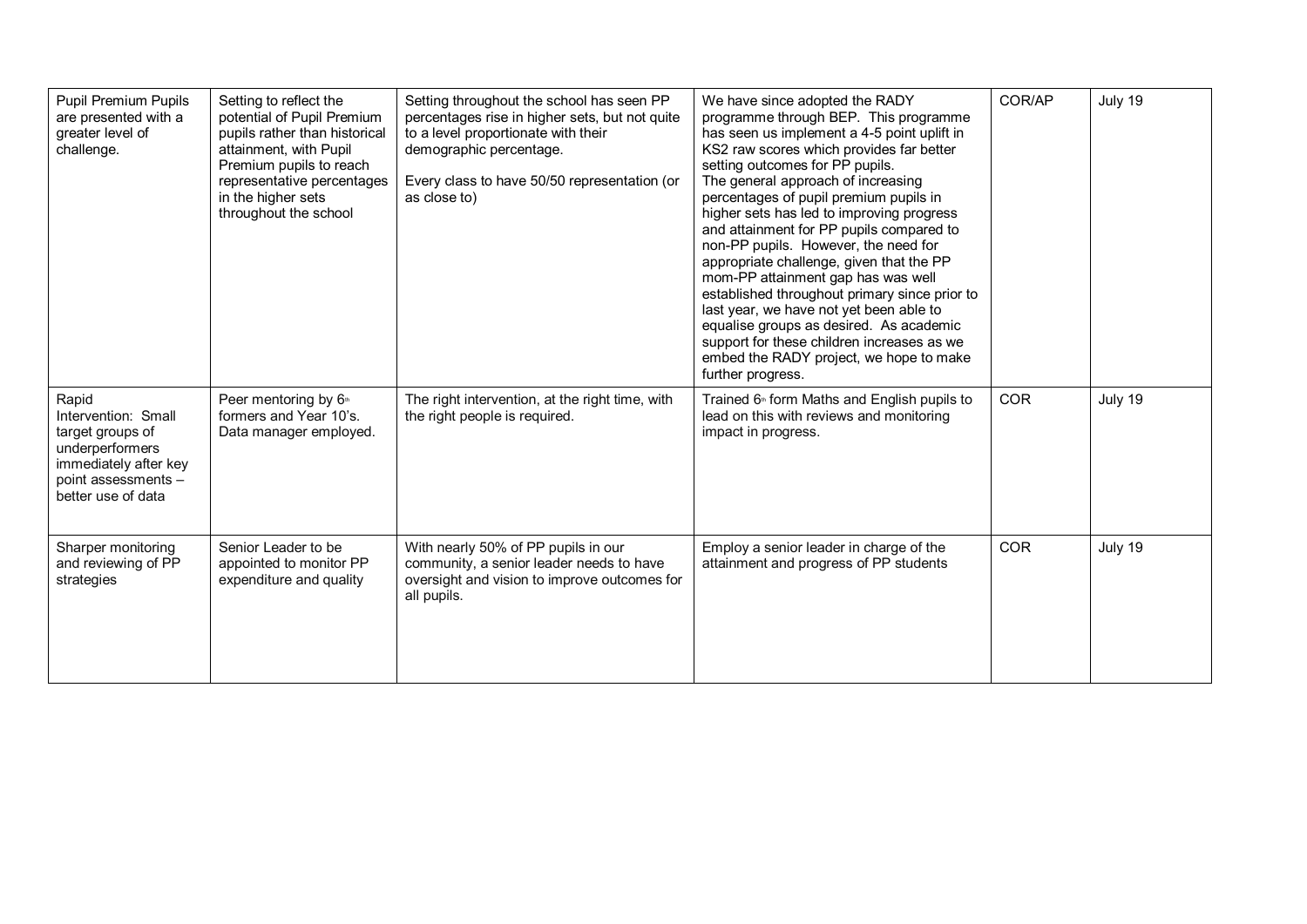| Staff Behaviour CPD -<br>change of rules to be<br>more simplified                                                                 | Improved attitudes to<br>school by pupils and staff,<br>therefore leading to better<br>relationships and<br>outcomes. | PP students need the emotional and social<br>support the most -this is a positive strategy<br>to help these pupils whilst improving<br>outcomes for all students. | Engage with Paul Dix in 'When the adult<br>changes' and begin to dip feed whole school<br>changes.                                                             | <b>JS</b>  | July 19  |
|-----------------------------------------------------------------------------------------------------------------------------------|-----------------------------------------------------------------------------------------------------------------------|-------------------------------------------------------------------------------------------------------------------------------------------------------------------|----------------------------------------------------------------------------------------------------------------------------------------------------------------|------------|----------|
| Purchase of FFT and<br>support SISRA and<br>SIMS data collection in<br>school                                                     | Using data more effectively<br>to raise attainment                                                                    | Research suggesting using data better to<br>target PP pupils is strongly recommended.<br>FFT is being developed.                                                  | Intervention with the right pupil, at the right<br>time, for impact                                                                                            | PMc        | July 19  |
| Enable departments to<br>have access to some<br>PP funds in order to<br>raise attainment by<br>doing department al<br>PP projects | Have a pot of money rign<br>fenced for Teaching and<br>Learning action research<br>based projects.                    | EEF has lots of research which staff could<br>take more ownership at school and use<br>funds to close the attainment gap in the<br>classroom, or beyond.          | Intervention with the right pupil, at the right<br>time, for impact<br>Increase staff ownership of 'doing something<br>different' with Pupil Premium students. | <b>COR</b> | July 19  |
| <b>Total budgeted cost</b>                                                                                                        |                                                                                                                       |                                                                                                                                                                   |                                                                                                                                                                |            | £174,220 |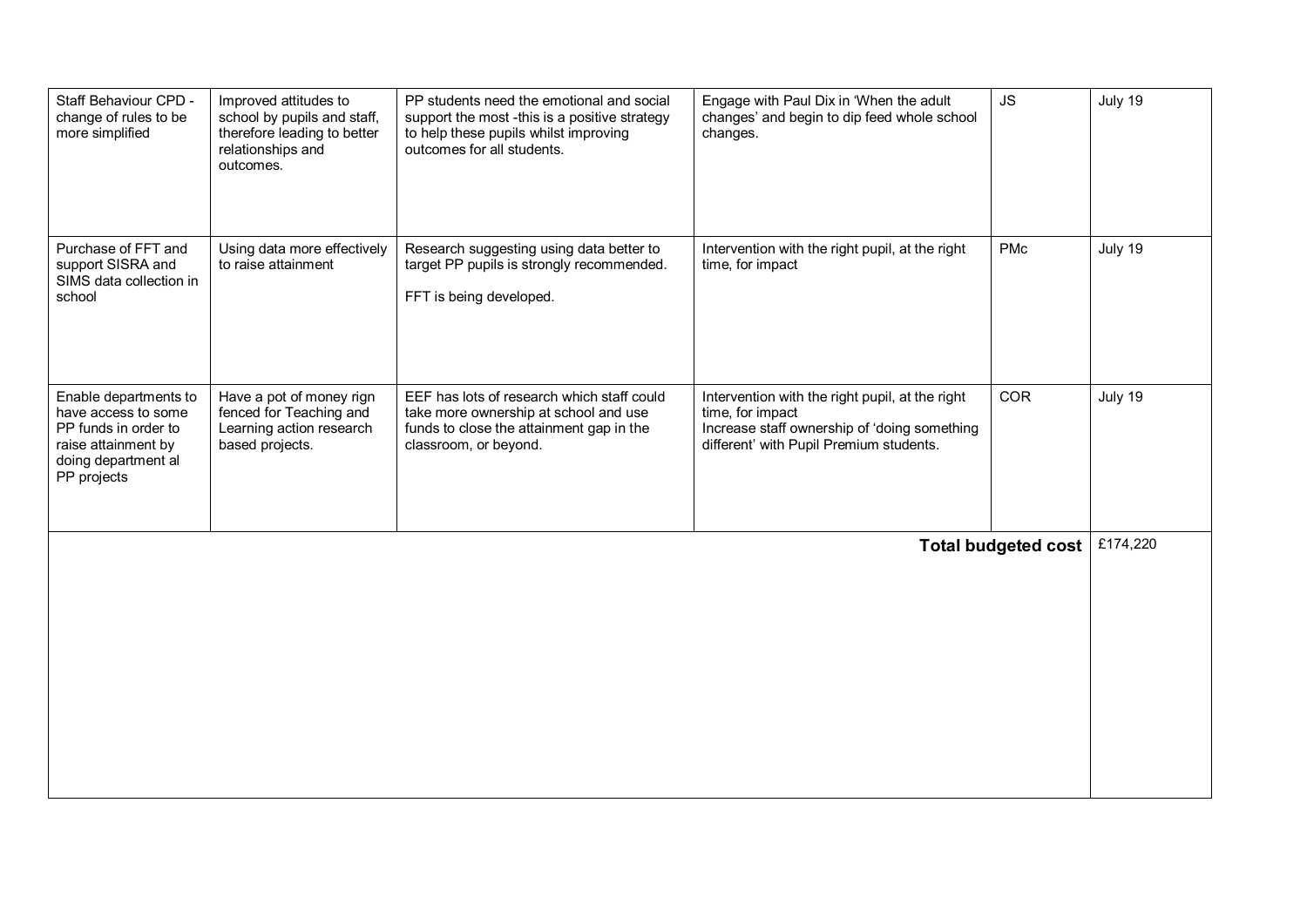| ii. Targeted support                                                |                                                                                                                                            |                                                                                                                                                                                                                                                                                                                                            |                                                                                                                                              |                   |                                                |
|---------------------------------------------------------------------|--------------------------------------------------------------------------------------------------------------------------------------------|--------------------------------------------------------------------------------------------------------------------------------------------------------------------------------------------------------------------------------------------------------------------------------------------------------------------------------------------|----------------------------------------------------------------------------------------------------------------------------------------------|-------------------|------------------------------------------------|
| <b>Desired outcome</b>                                              | <b>Chosen</b><br>action/approach                                                                                                           | What is the evidence and rationale<br>for this choice?                                                                                                                                                                                                                                                                                     | How will you ensure it is<br>implemented well?                                                                                               | <b>Staff lead</b> | When will<br>you review<br>implementat<br>ion? |
| Attainment and<br>progress gaps to close,<br>with extra focus on PP | Common Teacher<br>Performance Management<br>targets to identify PP<br>attainment as universal<br>target tailored to individual<br>classes. | We have previously attempted this approach<br>and found that in-class gaps were reduced,<br>whilst the overall strategy had limited impact<br>due to setting variations between PP and<br>non-PP. As the later issue has been<br>gradually addressed, we believe that<br>performance management can play can role<br>in reducing the gaps. | Performance management cycle starts in<br>October 2018. Headteacher will then check<br>that all colleagues have an appropriate PP<br>target. | Headteacher       | Spring-term<br>review and<br>October 2018.     |
|                                                                     | Increased confidence in<br>reading and<br>comprehension for Year<br>7's<br>Increased confidence for<br>Yr 10's and 12's.                   | Book clubs worked really well previously,<br>giving PP pupils access to $6th$ English $6th$<br>formers where they have the opportunity to<br>use good language and develop their<br>vocabulary.                                                                                                                                            | AFPOLS, discussions with HoD at the end of<br>each assessment point.                                                                         | COR/PMc           | Half termly                                    |
|                                                                     | Support PP/SEN pupils<br>extra-curricular                                                                                                  | Breakfast club - Available to all pupils,<br>especially SEN PP                                                                                                                                                                                                                                                                             | Time for 1-1 support before and after school                                                                                                 | JH/COR            | Termly                                         |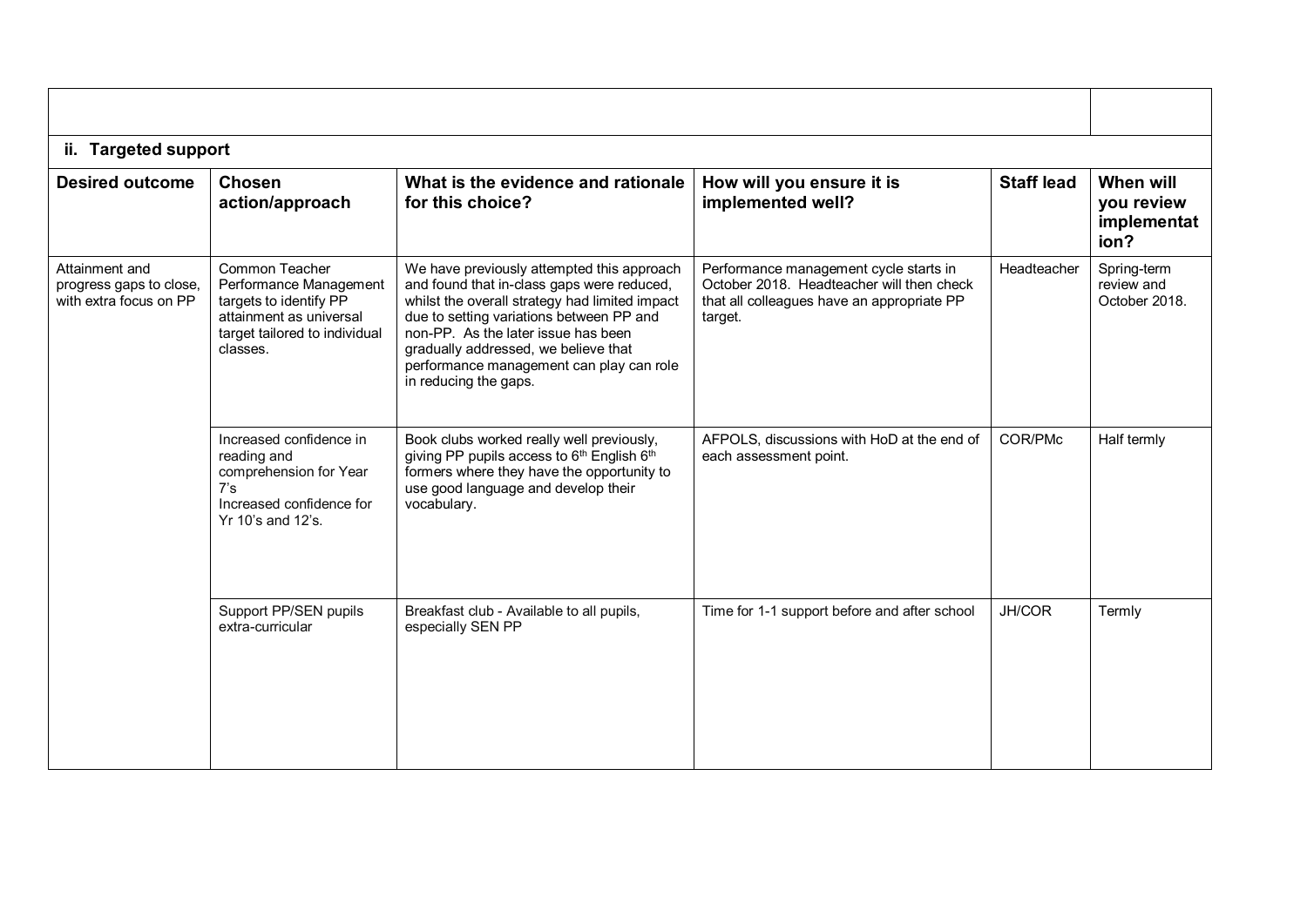| Period 6 to support pupils<br>after school in areas of<br>study where they are<br>behind                                                                  | Closing gaps through intervention and giving<br>pupils more time to work in a quiet and safe<br>environment.<br>Trailed last year - more targeted intervention<br>this year                                                                                                                                                            | Close skill and knowledge gaps before mock<br>exams                                                                                                                                                               | AP/PMc                  |                                                                                             |
|-----------------------------------------------------------------------------------------------------------------------------------------------------------|----------------------------------------------------------------------------------------------------------------------------------------------------------------------------------------------------------------------------------------------------------------------------------------------------------------------------------------|-------------------------------------------------------------------------------------------------------------------------------------------------------------------------------------------------------------------|-------------------------|---------------------------------------------------------------------------------------------|
| <b>Booster Programmes</b><br>outside of Maths and<br>English to prioritise PP<br>Pupils using QLA.                                                        | We have seen the impact of the booster<br>programme on the performance gap in<br>Maths and English. If other subjects and<br>faculties take the same approach (not solely<br>for Y11) we can expect similar impact. 6th<br>formers have been used for this as support,<br>and now each department had 6 <sup>th</sup> form<br>mentors. | Line Management of these key faculties by<br>the Deputy Head, with weekly reports to the<br>Headteacher will ensure that these boosters<br>happen, target the right children and receive<br>appropriate resource. | COR/AM                  | <b>After Mock</b><br>Exams and<br>September 2018                                            |
| Data Reviews for Heads of<br>Dept. refined to facilitate<br>the tailoring of support for<br>specific groups of PP<br>pupils (High Prior Attainers<br>etc) | A redesign of Data reviews has led to greater<br>priority given to PP performance, with pupils<br>named to allow easier line management to<br>plan and query interventions, teaching and<br>planning.                                                                                                                                  | The Data reviews for HoD are distributed<br>termly and senior leader line managers<br>receive copies - this allows line managers to<br>discuss. Line Management notes go to the<br><b>Head Teacher</b>            | Assistant<br>Head (PMc) | September 2018<br>$-$ interim mini-<br>reviews via<br>Subject<br>Coordinators<br>Meetings   |
| Work Scrutinies and<br>Internal Monitoring<br>redesigned to have a<br>calendared PP focus                                                                 | Work scrutiny rota has specific PP foci,<br>where PP work and engagement will be<br>compared to non-PP peers and PP work in<br>other subjects with feedback to all teachers.                                                                                                                                                           | Work Scrutinies inform school leadership<br>and will allow us to appropriately support<br>individual staff to achieve the desired level of<br>challenge.                                                          | <b>SLT</b>              | Each work<br>scrutiny<br>analysed at SLT<br>and reported to<br>Curriculum Sub-<br>Committee |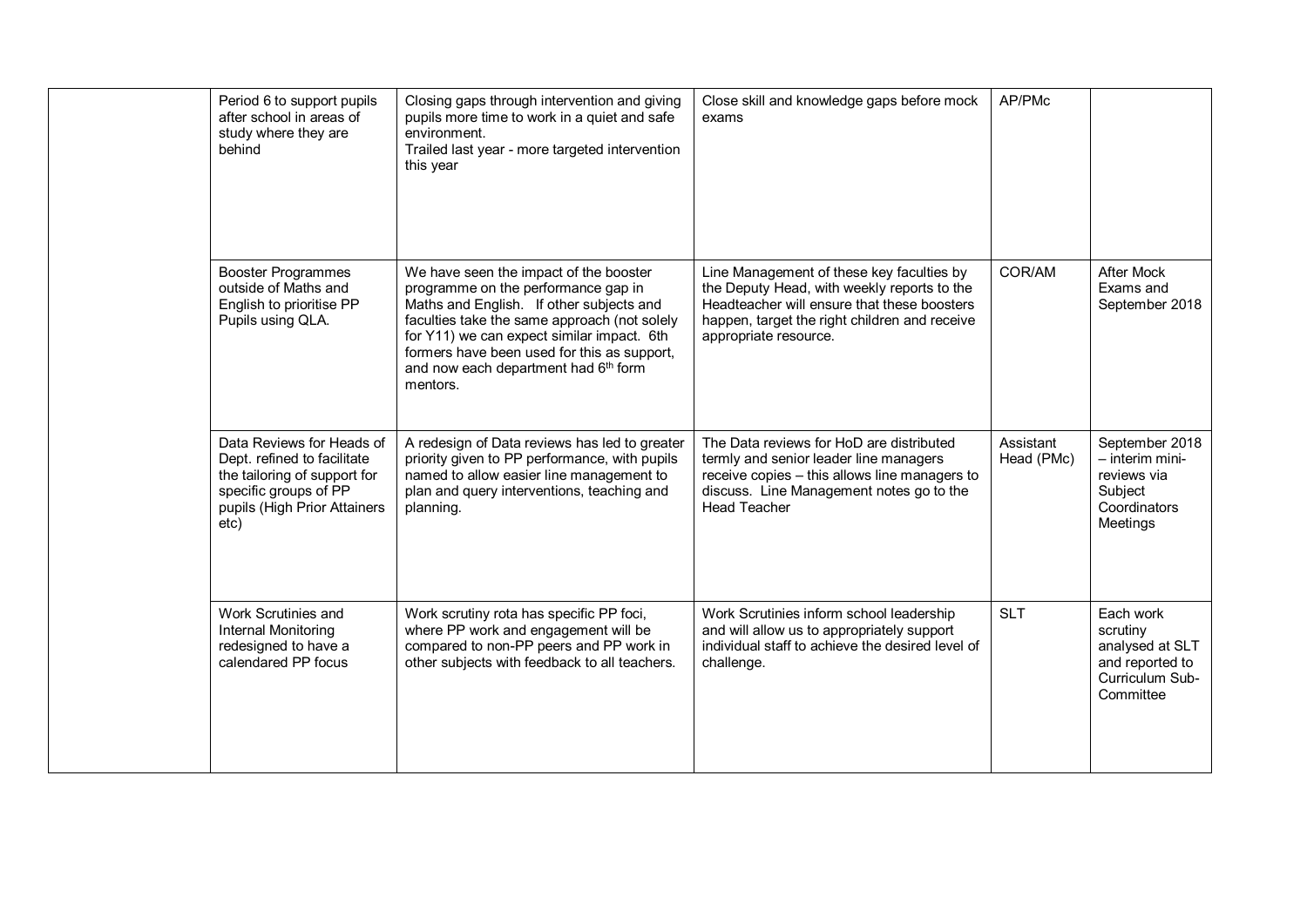|                              | Raising the attainment of<br><b>Disadvantaged Pupils</b><br>(RADY project)                                                                                     | RADY and Challenging Education<br>Consultancy                                                                                                                                                                                                                                                                          | Closing the gap between PP and non PP<br>pupils. Regular consultancy throughout the<br>year, SLT feedback.                                                                                                                                                                                    | COR/SLT   | October 18                                                                        |
|------------------------------|----------------------------------------------------------------------------------------------------------------------------------------------------------------|------------------------------------------------------------------------------------------------------------------------------------------------------------------------------------------------------------------------------------------------------------------------------------------------------------------------|-----------------------------------------------------------------------------------------------------------------------------------------------------------------------------------------------------------------------------------------------------------------------------------------------|-----------|-----------------------------------------------------------------------------------|
|                              | RADY Group and T+L<br>Group have developed<br>strategies and shared them<br>with colleagues.                                                                   | Strategies such as marking PP books first,<br>mixing PP and non-PP in seating plans,<br>avoiding assessed homeworks may<br>contribute to ensure that PP pupils are better<br>able to enjoy academic success and the<br>confidence it brings.                                                                           | We will seek to measure the effectiveness of<br>these small changes to pedagogy by<br>reviewing teaching. Judgements will<br>inevitably be subjective.<br>CPD opportunities will help support DA in the<br>classroom, and allow staff autonomy in<br>studying good practice to adopt in depts | AP/AM/COR | Teaching<br>Spreadsheet<br>Analysis review<br>annually as part<br>of SEF writing. |
|                              | Maths Intervention -<br>Looking at Gaps in Yr 7, 8<br>and 9 and then working<br>with small groups of PP<br>pupils to maintain their<br>uplifted set positions. | Maintaining PP pupils in the groups that the<br>RADY-inspired uplift if these pupils make<br>faster progress from KS3 than their peers.<br>Boosters will help to achieve this.                                                                                                                                         | Success will be measured by whether rank<br>ordering pupils within sets reveal a<br>continuation of clustering of PP pupils at the<br>lower end of the set.<br>In Yr 7,8 and 9, where RADY concept has<br>been used.                                                                          | COR/PMc   | After each<br>Datapack<br>(Spring,<br>Summer and<br>Autumn)                       |
| Improve pastoral<br>outcomes | The in-school attendance<br>gap of Pupil Premium<br>pupils compared to non-<br>Pupil Premium pupils<br>needs to narrow.                                        | Attendance is the single biggest factor in<br>determining pupil attainment. Our failure to<br>address this gap satisfactorily in recent years<br>is deeply disappointing. Changes to staffing<br>and line management mean that we have an<br>opportunity to address this, and that 'no<br>excuses' culture must exist. | Line Management by the Pastoral Support<br>Manager and the Lead Practioner will ensure<br>that all relevant staff are focused on<br>maximising PP attendance.<br>Governance overview will be provided by the<br>Pastoral Sub-committee.                                                       | JS/Trina  | Half-termly<br>reports to<br>Pastoral<br>Governors Sub-<br>Committee.             |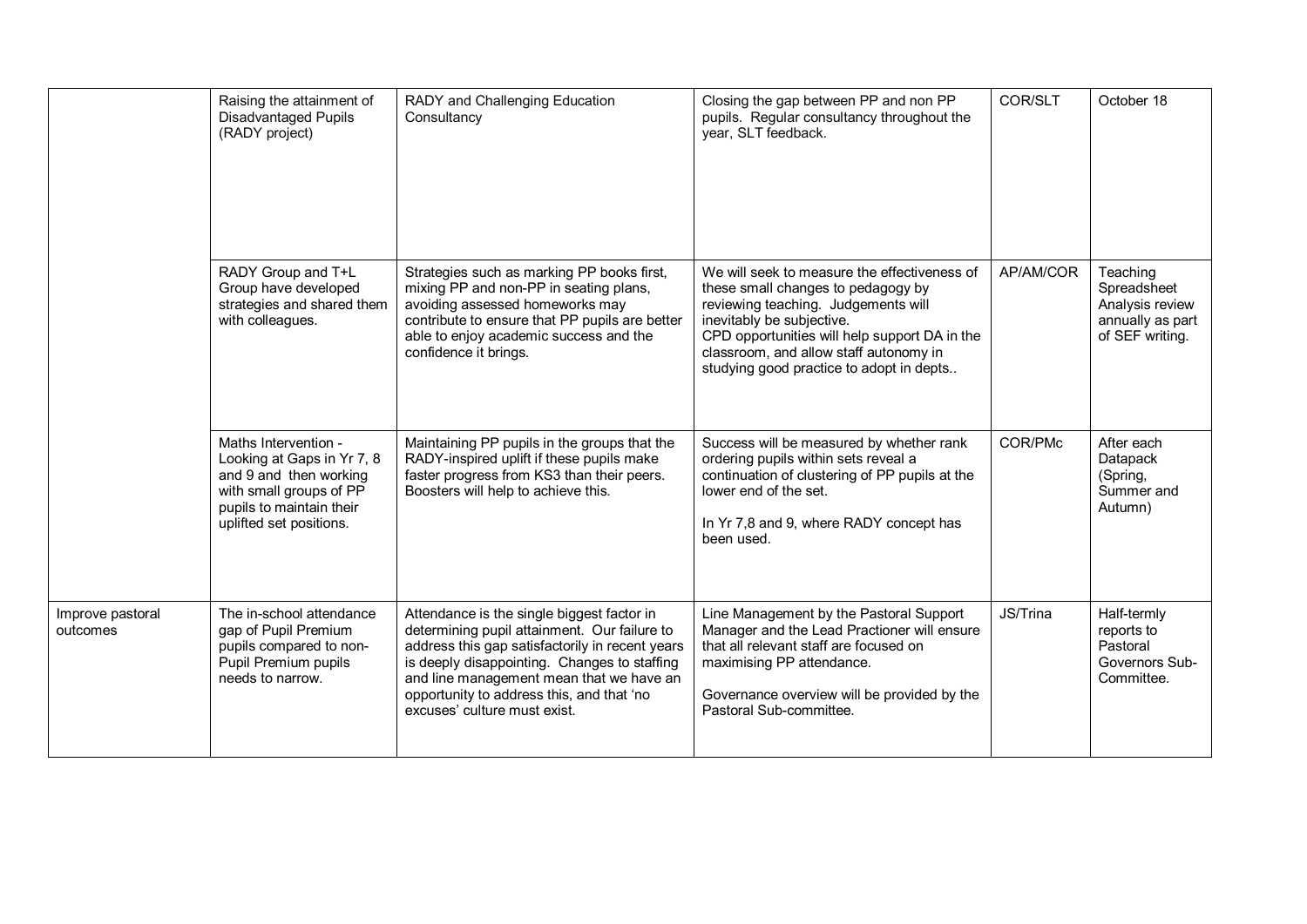|                                                                                                                   | Persistent absence rates of<br>Pupil Premium pupils to<br>reduce to into line with<br>non-PP pupils over two<br>years (                                                                                                     | Attendance is the single biggest factor in<br>determining pupil attainment. Our failure to<br>address this gap satisfactorily in recent years<br>is deeply disappointing. Changes to staffing<br>and line management mean that we have an<br>opportunity to address this, and that 'no<br>excuses' culture must exist.                                                   | Line Management by the Pastoral Support<br>Manager is key to the success of this plan.<br>Line Management notes will allow the<br>headteacher to judge progress.<br>Governance overview will be provided by the<br>Pastoral Sub-committee. | Pastoral<br>Support<br>Manager<br>(KS) | Half-termly<br>reports to<br>Pastoral<br>Governors Sub-<br>Committee. |
|-------------------------------------------------------------------------------------------------------------------|-----------------------------------------------------------------------------------------------------------------------------------------------------------------------------------------------------------------------------|--------------------------------------------------------------------------------------------------------------------------------------------------------------------------------------------------------------------------------------------------------------------------------------------------------------------------------------------------------------------------|--------------------------------------------------------------------------------------------------------------------------------------------------------------------------------------------------------------------------------------------|----------------------------------------|-----------------------------------------------------------------------|
|                                                                                                                   | <b>Exclusion Rates of Pupil</b><br>Premium pupils to reduce<br>into line with non-PP pupils<br>over two years through the<br>early identification of at risk<br>pupils and intensive<br>mentoring and behaviour<br>support. | Behaviour management has been far too<br>reactive, with support devoted to pupils<br>whose behaviour is already problematic.<br>The Lead Learning Mentor - Behaviour has<br>been tasked with developing a longer-term<br>approach. In the short-term this may mean<br>an increase in MM / PEx / Alternative<br>Provision as support is re-targeted at<br>younger pupils. | Governance overview will be provided by the<br>Pastoral Sub-committee.                                                                                                                                                                     | Pastoral<br>Support<br>Manager<br>(KS) | Half-termly<br>reports to<br>Pastoral<br>Governors Sub-<br>Committee. |
| Improve outcomes for<br>Looked After Children                                                                     | Tracking of interventions to<br>be improved. Use of<br>external agencies to<br>support these pupils.                                                                                                                        | Prior success and evidence from other<br>successful schools.                                                                                                                                                                                                                                                                                                             | Governance overview will be provided by the<br>Pastoral Sub-committee.                                                                                                                                                                     | DC                                     | Half-termly<br>reports to<br>Pastoral<br>Governors Sub-<br>Committee. |
|                                                                                                                   |                                                                                                                                                                                                                             |                                                                                                                                                                                                                                                                                                                                                                          |                                                                                                                                                                                                                                            |                                        | £174,220                                                              |
| iii. Other Approaches                                                                                             |                                                                                                                                                                                                                             |                                                                                                                                                                                                                                                                                                                                                                          |                                                                                                                                                                                                                                            |                                        |                                                                       |
| <b>Desired outcome</b>                                                                                            |                                                                                                                                                                                                                             |                                                                                                                                                                                                                                                                                                                                                                          |                                                                                                                                                                                                                                            |                                        |                                                                       |
| Pupil Premium pupils<br>to gain greater cultural<br>literacy through<br>engagement in a wide<br>range of cultural | All pupils in Year 7 to be<br>personally invited to play a<br>music instrument with peri<br>lessons attracting a very<br>small fee, tiny for PP                                                                             | Our experience with a number of current<br>year 11s is that engagement in the Arts has<br>transformed their self-belief, confidence and<br>engagement. Our aim is to enable many<br>more children to find joy and success at                                                                                                                                             | The achievement of disadvantaged young<br>people is a standard agenda item at Full<br>Governors, Pastoral Sub-Committee and<br>Curriculum Sub-Committee.                                                                                   | <b>COR</b>                             | July 19                                                               |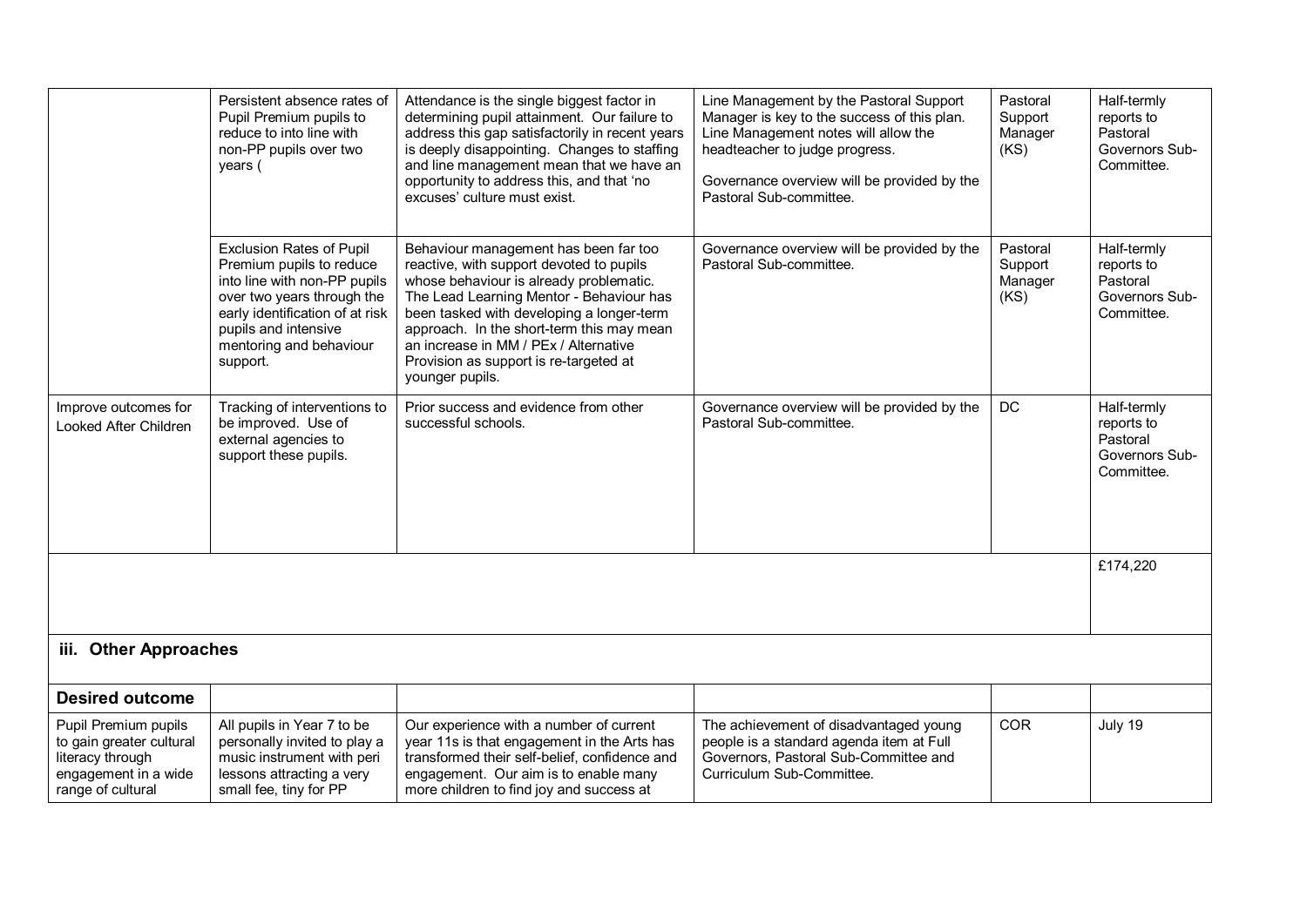| activities (<br>Hippodrome, music,<br>visits to Art Galleries,<br>etc) and through                          | pupils.                                                                                                                                                                                                                                                                                         | school outside of the main curriculum areas<br>which will then translate to improvements in<br>those main curriculum areas.                                                                                                                                                                                                                                 |                                                                                                                                                                                                                                      |            |         |
|-------------------------------------------------------------------------------------------------------------|-------------------------------------------------------------------------------------------------------------------------------------------------------------------------------------------------------------------------------------------------------------------------------------------------|-------------------------------------------------------------------------------------------------------------------------------------------------------------------------------------------------------------------------------------------------------------------------------------------------------------------------------------------------------------|--------------------------------------------------------------------------------------------------------------------------------------------------------------------------------------------------------------------------------------|------------|---------|
| reading regularly                                                                                           | All pupils in Year 7 to<br>complete cultural passport<br>which will list activities<br>such as gallery visits.<br>Pupil Premium pupils to be<br>wholly subsidized and<br>parents of PP pupils called<br>ahead of activities with<br>their importance explained.                                 | Our involvement in the RADY project has led<br>to a joint-RADY working group with several<br>schools. This approach has been employed<br>at KNBS and has been found to hugely<br>assist in targeting financial support for<br>families to engage in the sort of cultural<br>activities many of us take for granted,                                         | The achievement of disadvantaged young<br>people is a standard agenda item at Full<br>Governors, Pastoral Sub-Committee and<br>Curriculum Sub-Committee.                                                                             | <b>COR</b> | July 19 |
|                                                                                                             | All Year 7s to take part in<br>at least one regular<br>extracurricular activity.<br>Parents of Year 7s<br>identified as not taking part<br>called and pupils pushed to<br>take part.                                                                                                            | Our experience with a number of current<br>year 11s is that engagement in the Arts has<br>transformed their self-belief, confidence and<br>engagement. Our aim is to enable many<br>more children to find joy and success at<br>school outside of the main curriculum areas<br>which will then translate to improvements in<br>those main curriculum areas. | The achievement of disadvantaged young<br>people is a standard agenda item at Full<br>Governors, Pastoral Sub-Committee and<br>Curriculum Sub-Committee. Assistant Head<br>SC and Lead Practioner ER will report to<br>these groups. | <b>COR</b> | July 19 |
| Ease transition from<br>Primary to secondary<br>to increase confidence<br>in pupils, staff and<br>families  | Summer School, Year 7<br>Cognitive Tests.<br>Better use of QLA form<br>Government.                                                                                                                                                                                                              | Previous success                                                                                                                                                                                                                                                                                                                                            | Happiness, confidence and greater extra-<br>curricular uptake with increased attendance.                                                                                                                                             | <b>COR</b> | July 19 |
| Increased exposure to<br>pupils from<br>industries: Role model<br>event days with Yr 7-<br>10 target groups | Using PP group, target<br>resources like Founders for<br>schools, the Diana Award,<br>and Harvey Nicols to get<br>pupils this experience.<br>Build Career work into Y7<br>and 8 Enquire and Create<br>curriculum.<br>Skills show and 'Think<br>Tank' activities to be<br>woven into curriculum. | EEF research in the more time we talk about<br>Careers, the less likely they will become a<br><b>NEET</b>                                                                                                                                                                                                                                                   | <b>Reduced NEETS</b><br>Pupsil buying into the curriculum more as<br>they can see the bigger picture                                                                                                                                 | <b>COR</b> | July 19 |
| The Diana Award                                                                                             | Mentoring of Yr 7-10's to<br>increase confidence,<br>trialled last year to huge<br>success                                                                                                                                                                                                      | Increase confidence, attendance and<br>behaviour of PP pupils through carrying out a<br>social action project.                                                                                                                                                                                                                                              | Increase attendance, reduced behavioural<br>logs, improved attitude to school.                                                                                                                                                       | <b>COR</b> | July 19 |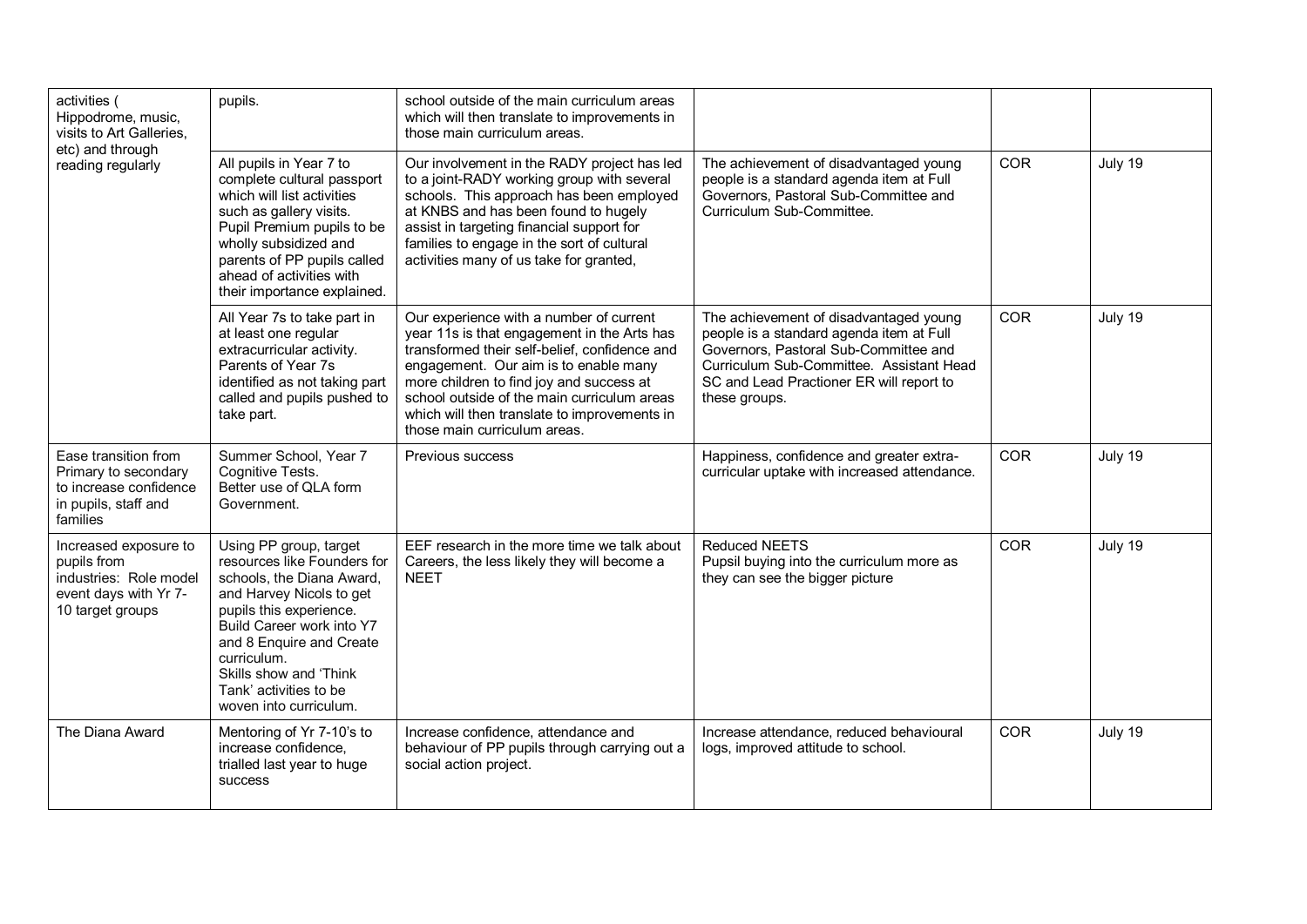| Improve parental<br>support                                                                        | Embed getting in touch<br>weeks in school                                                                                     | Before Key points in the Year (not Parents<br>Evenings) get tutors to call home and invite<br>parents in for positive talks. | Tutors to call home during these 2 weeks,<br>and for some PP pupils to be invited in to<br>look at their child's work (to trial this with<br>HPA PP RADY pupils)<br>Get feedback from parents. | COR/AM     | Dec '19         |
|----------------------------------------------------------------------------------------------------|-------------------------------------------------------------------------------------------------------------------------------|------------------------------------------------------------------------------------------------------------------------------|------------------------------------------------------------------------------------------------------------------------------------------------------------------------------------------------|------------|-----------------|
| Poverty Proofing the<br>school day to remove<br>barriers we can in<br>school                       | Working with other similar<br>school in order to look at<br>how schools might make it<br>more difficult for our PP<br>pupils. | Research from Poverty Proofing in using<br>their services to engage PP pupils more and<br>help them in the school day.       | Through Pupil Voice, parent voice, investing<br>in Cashless system in school                                                                                                                   | <b>SLT</b> | <b>July '19</b> |
| Whole school literacy<br>focus - knowledge and<br>vocabulary                                       | Embed a more holistic<br>approach to improving<br>vocabulary gaps                                                             | Research from Alex Quigley, Closing the<br>Gap.                                                                              | Improvements in AR, literacy and AFPOLS.                                                                                                                                                       | HoD Eng    | Dec '19         |
| Educate pupils,<br>especially our DA<br>pupils on their<br>'emotional keyboard' -<br>e.g. Kindness | 'Them and Us' tutor time<br>programme                                                                                         | Research from the EEF.                                                                                                       | Improving social skills, reducing behaviour<br>logs and exclusions.                                                                                                                            | COR, HUB   | July 19         |
| Increase cultural<br>background and family<br>engagement                                           | Working with Prof' Karl<br>Chinn in our 'Brilliant<br>Birmingham' Curriculum in<br>Yr 7                                       | Aspirational role model, parents to support<br>pupils in school and learn together                                           | Increase attendance, reduced behavioural<br>logs, improved attitude to school.                                                                                                                 | AM         | July 19         |
| Engaging local<br>Universities to be role<br>models for our pupils                                 | Aim Higher Programme<br>from B'ham<br>University/Warwick<br>University.                                                       | Aspirations programme targeted their year at<br>our HPA PP RADY pupils (with the uplift)                                     | Raise the expectations of our HPA PP pupils<br>in school, as priority as previous have been<br>poor in terms of results.                                                                       | KH         | July 19         |
| Ease transition for our<br>Yr 6 pupils                                                             | Yr 6 only Summer School                                                                                                       | EEF recommends transition needs to be high<br>priority                                                                       | Increase confidence in pupils to achieve<br>socially, academically and spiritually.                                                                                                            | <b>COR</b> | Aug 19          |
| Engage families and<br>students in Mental<br>health support                                        | Employment of<br><b>Educational Psychologist</b>                                                                              | Students from deprivation in turn are more<br>likely to have SEN and vice versa - LKMco<br>think tank research               | Increase confidence in pupils to achieve<br>socially, academically and spiritually.                                                                                                            | DC         | July 19         |

| £174,220 |
|----------|
|          |
|          |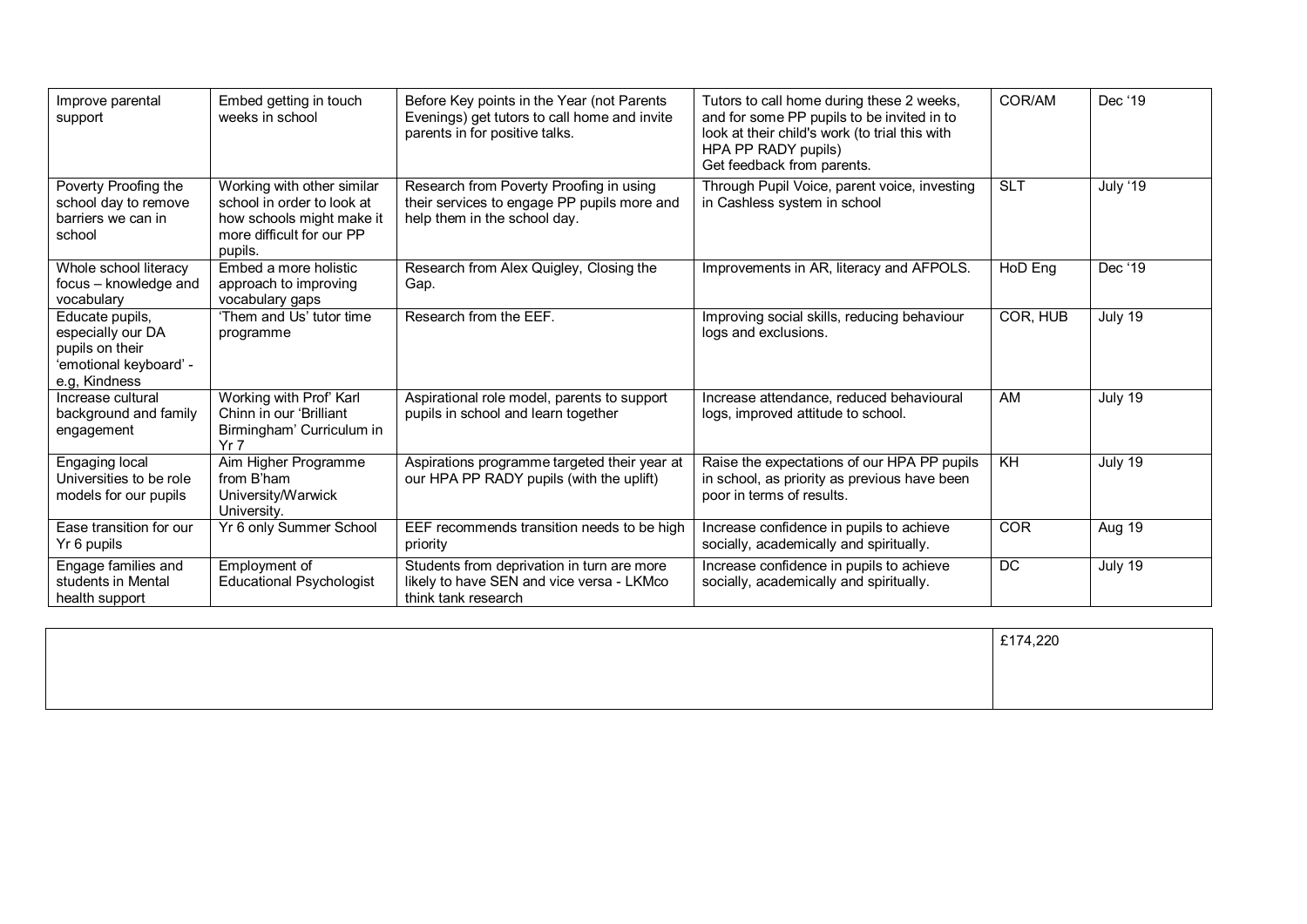| 6. Review of expenditure                                                         |                                                                                                                                            |                                                                                                                                                                                                                                                                   |                                                                                                                                                                                         |          |
|----------------------------------------------------------------------------------|--------------------------------------------------------------------------------------------------------------------------------------------|-------------------------------------------------------------------------------------------------------------------------------------------------------------------------------------------------------------------------------------------------------------------|-----------------------------------------------------------------------------------------------------------------------------------------------------------------------------------------|----------|
| <b>Previous Academic Year</b>                                                    |                                                                                                                                            | 2017-18                                                                                                                                                                                                                                                           |                                                                                                                                                                                         |          |
| i. Quality of teaching for all                                                   |                                                                                                                                            |                                                                                                                                                                                                                                                                   |                                                                                                                                                                                         |          |
| <b>Desired outcome</b>                                                           | <b>Chosen</b><br>action/approach                                                                                                           | <b>Estimated impact:</b> Did you meet the<br>success criteria? Include impact on<br>pupils not eligible for PP, if appropriate.                                                                                                                                   | <b>Lessons learned</b><br>(and whether you will continue with this<br>approach)                                                                                                         | Cost     |
| Continue to develop<br>whole-school literacy<br>strategy.                        | Maintain additional hours<br>for librarian role and<br>continue to implement the<br><b>Accelerated Reader</b><br>programme for all pupils. | Yr 7 progress: 94% of Pupil Premium (PP); 92%<br>of male PP; 96% of female PP<br>• 92% of non- Pupil Premium<br>Yr 8 progress: 83% of PP; 89% of female PP; 72%<br>of male PP<br>Yr 9 progress: 78% of PP; 82% of male PP; 76%<br>of female PP<br>• 80% of non-PP | Not only reading, but a focus on how pupils use<br>vocabulary is important and will need to be built upon in<br>order for pupils to recognise different words in different<br>contexts. | £23,995  |
| Support for all PP<br>students who cannot<br>access the curriculum in<br>school. | Offsite provision                                                                                                                          | Reduce NEETs at the end of KS4.                                                                                                                                                                                                                                   | OfSTED commented on this as a strength of the school<br>- more visits need however to support families more.                                                                            | £156,750 |
| Improved relationships<br>with students for better<br>outcomes.                  | Extra teaching sets in Yr<br>7.8 and 9.                                                                                                    | Key Stage 3 data looks extremely promising, with<br>PP/Non-PP gaps narrowing.                                                                                                                                                                                     | OfSTED commented on the use of good strategies to<br>improve the outcomes for our PP students.                                                                                          | £37,376  |
| ii. Targeted support                                                             |                                                                                                                                            |                                                                                                                                                                                                                                                                   |                                                                                                                                                                                         |          |
| <b>Desired outcome</b>                                                           | <b>Chosen</b><br>action/approach                                                                                                           | <b>Estimated impact:</b> Did you meet the<br>success criteria? Include impact on<br>pupils not eligible for PP, if appropriate.                                                                                                                                   | <b>Lessons learned</b><br>(and whether you will continue with this<br>approach)                                                                                                         | Cost     |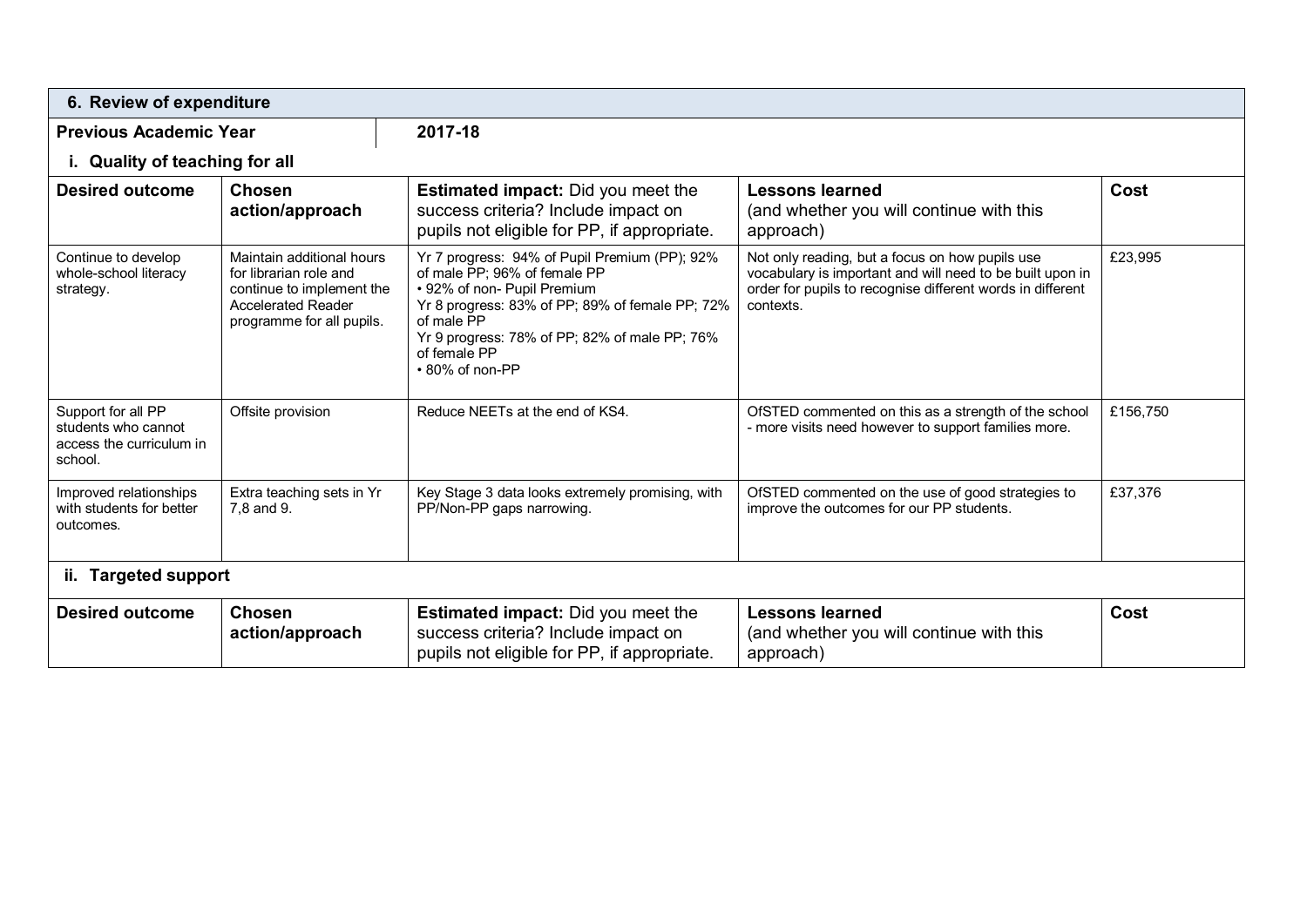| Pastoral outcomes<br>continue to improve for<br><b>Pupil Premium Pupils</b> | Persistent absence rates of<br>Pupil Premium pupils to<br>reduce to into line with<br>non-PP pupils over two<br>years (see SDP and<br>Attendance Action Plan for<br>more detail).                                           | % of PP pupils are always lower than NPP pupils.<br>More dedicated work is needed with PP pupils that<br>are on the border line of becoming disengaged<br>with school.<br>16-17 PP attendance = 93.34<br>16-17 NPP attendance = $95.71$<br>17-18 PP attendance = $93.68$<br>17-18 NPP attendance = $96.51$ | Lack of a dedicated member of the pastoral support<br>team working primarily / solely on PP attendance and<br>persistent absence.<br>More training on how to engage PP students needs to<br>be addressed.                                                                                                                                                                                                                                                                    | £180,748<br>(pastoral support<br>team and family<br>learning<br>coordinator) |
|-----------------------------------------------------------------------------|-----------------------------------------------------------------------------------------------------------------------------------------------------------------------------------------------------------------------------|------------------------------------------------------------------------------------------------------------------------------------------------------------------------------------------------------------------------------------------------------------------------------------------------------------|------------------------------------------------------------------------------------------------------------------------------------------------------------------------------------------------------------------------------------------------------------------------------------------------------------------------------------------------------------------------------------------------------------------------------------------------------------------------------|------------------------------------------------------------------------------|
|                                                                             | <b>Exclusion Rates of Pupil</b><br>Premium pupils to reduce<br>into line with non-PP pupils<br>over two years through the<br>early identification of at risk<br>pupils and intensive<br>mentoring and behaviour<br>support. | 6 out of the 9 Year 7's excluded last academic<br>year were PP<br>44 students out of 138 P.A's last academic year<br>were PP<br>4 Exclusions so far this academic year 3 year 8 1<br>year 9 all PP (2018)                                                                                                  | Our behaviour interventions have been far too reactive<br>and not enough energy and though has gone into early<br>work with Year 7s and 8s. Our Pastoral Support leader<br>is preparing a strategy document explaining how our<br>approach will change this year and beyond, reducing<br>behaviour referrals and focusing on relationships (Paul<br>Dix)                                                                                                                     |                                                                              |
|                                                                             | The in-school attendance<br>gap of Pupil Premium<br>pupils compared to non-<br>Pupil Premium pupils is<br>narrowed                                                                                                          | This compares poorly to % of their peers. This<br>reflects the failure of the implementation of our<br>attendance strategy after an eight year trend of<br>gradual improvement.                                                                                                                            | Lack of a dedicated member of the pastoral support<br>team working primarily / solely on attendance and<br>persistent absence, a lack of commitment to the<br>objective by the pastoral team member given<br>responsibility and a lack of adequate line management<br>of the area contributed to disappointing outcomes in<br>these areas.<br>Subsequent staffing changes mean we now have a<br>Lead Learning mentor with a specific specialism and<br>clear responsibility. |                                                                              |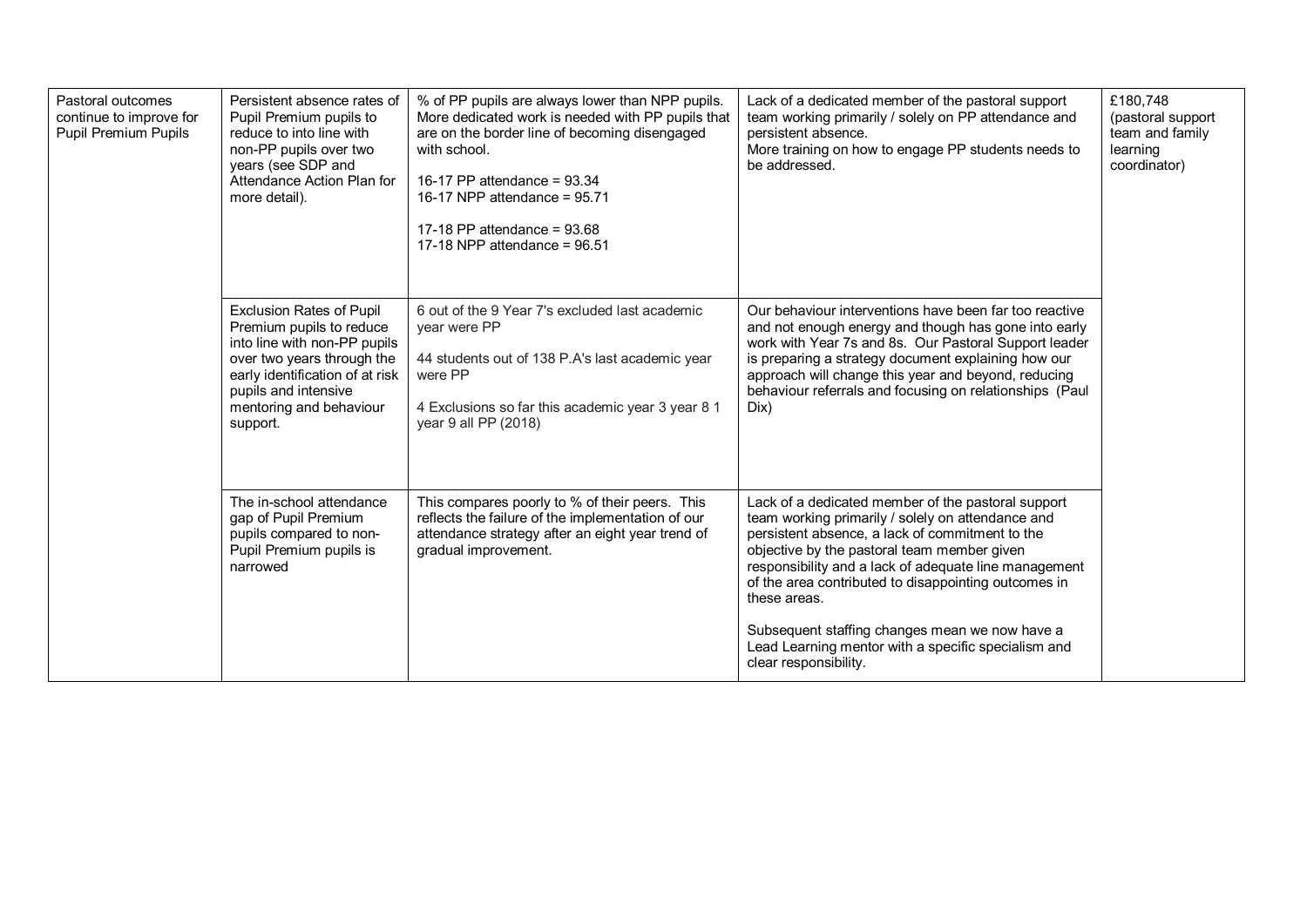| Targeted Support for<br>Pupil Premium Pupils by<br>Maths and English<br>specialists across all<br>Year Groups.       | Targeted compulsory<br>booster programme.                                                                                                                                                  | 1. PP pupils with 4+ English and Maths compared<br>to NPP (PP/Dis: 45%; NPP/Non-dis: 71%)<br>2. PP pupils with 5+ English and Maths compared<br>to NPP (PP/Dis: 22%; NPP/Non-dis: 22%)<br>Gaps in Maths 5+ are narrowed, which is positive.<br>4+ is an area of concern between PP/NonPP<br>This promising news is tempered by the fact that<br>the picture was not so positive in subjects outside<br>of the booster programme - which conversely<br>shows the impact of the booster programme. | This successful intervention needs to continue with<br>consideration given to expanding it into other subjects,<br>possibly via a p6.<br>Key marginal pupils need intervention quicker.                                         |        |
|----------------------------------------------------------------------------------------------------------------------|--------------------------------------------------------------------------------------------------------------------------------------------------------------------------------------------|--------------------------------------------------------------------------------------------------------------------------------------------------------------------------------------------------------------------------------------------------------------------------------------------------------------------------------------------------------------------------------------------------------------------------------------------------------------------------------------------------|---------------------------------------------------------------------------------------------------------------------------------------------------------------------------------------------------------------------------------|--------|
| iii. Other approaches                                                                                                |                                                                                                                                                                                            |                                                                                                                                                                                                                                                                                                                                                                                                                                                                                                  |                                                                                                                                                                                                                                 |        |
| <b>Desired outcome</b>                                                                                               | <b>Chosen</b><br>action/approach                                                                                                                                                           | <b>Estimated impact:</b> Did you meet the<br>success criteria? Include impact on<br>pupils not eligible for PP, if appropriate.                                                                                                                                                                                                                                                                                                                                                                  | <b>Lessons learned</b><br>(and whether you will continue with this<br>approach)                                                                                                                                                 | Cost   |
| Ensure that there<br>continues to be no gap in<br>the progression of pupils<br>into Further Education /<br>Training. | Careers Support to ensure<br>that all pupils have applied<br>for appropriate courses,<br>attended college interviews<br>by May 2017.<br>Dedicated Careers advisor<br>in school to support. | Only one pupil had not been accepted onto a<br>college course by mid-September 2017.<br>Engage Carers at Parents Evenings also.                                                                                                                                                                                                                                                                                                                                                                  | Through the Aim Higher programme we now aim to shift<br>to focus to ensure that PP pupils receive the careers<br>guidance and mentoring support to ensure they are<br>ambitious and aspirational in the courses they apply for. | £25236 |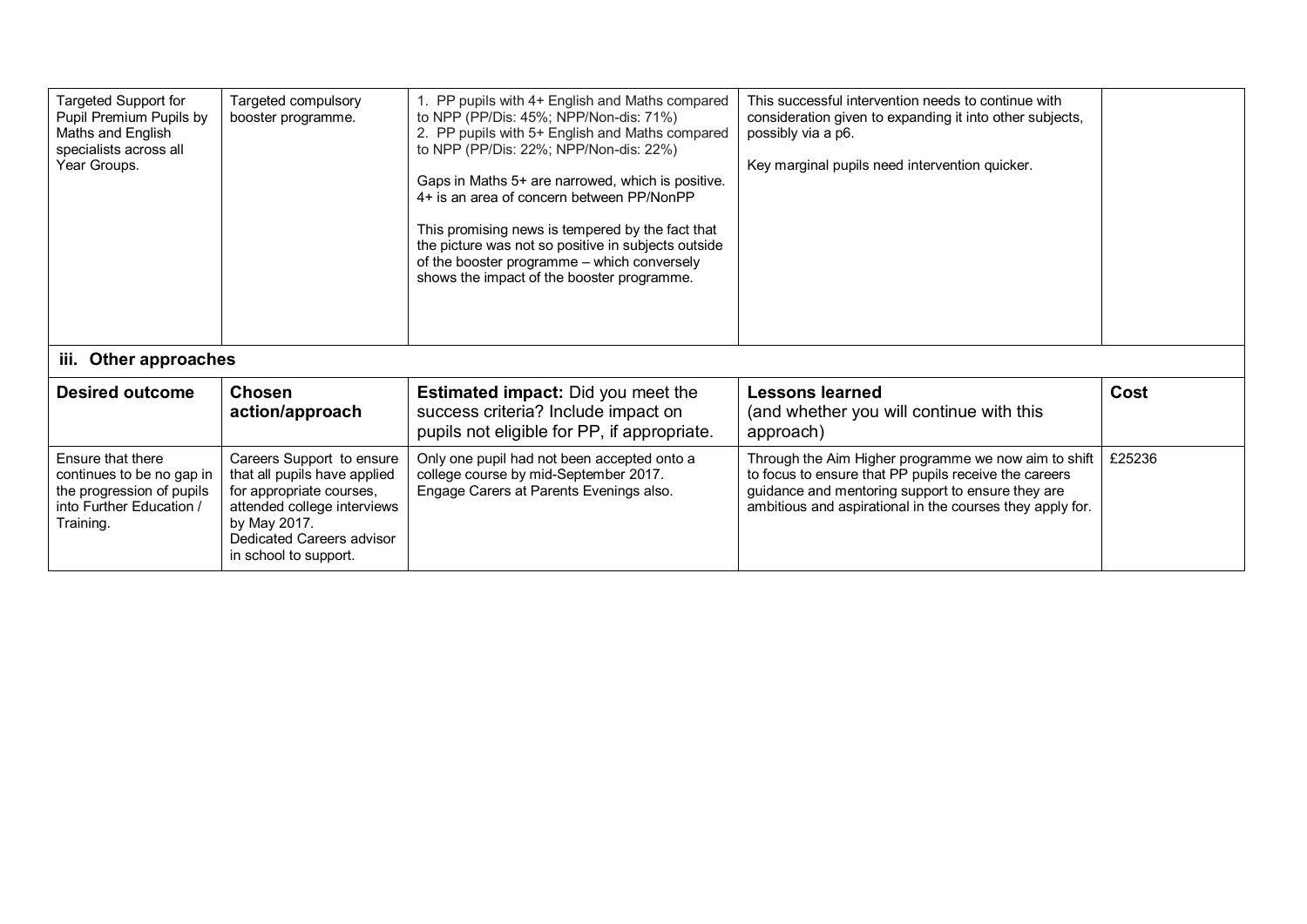| Ensure that<br>disadvantaged pupils are<br>able to access<br>enrichment opportunities<br>to engage a love of<br>learning. | Fund access to activities<br>that will help increase the<br>attainment of these pupils.                | Ensure there is at least 50% representation in<br>everything and allow all pupils to access every<br>opportunity we have.<br>Increased attendance to school and engagement.                                                                                                                           | The need for three further steps has been highlighted<br>by the limited success of this initiative.<br>A review of school trips and other opportunities is<br>needed to make sure that pupils have equal access to<br>everything, with no financial constraints.                                                                                                  |       |
|---------------------------------------------------------------------------------------------------------------------------|--------------------------------------------------------------------------------------------------------|-------------------------------------------------------------------------------------------------------------------------------------------------------------------------------------------------------------------------------------------------------------------------------------------------------|-------------------------------------------------------------------------------------------------------------------------------------------------------------------------------------------------------------------------------------------------------------------------------------------------------------------------------------------------------------------|-------|
|                                                                                                                           | Support families of pupil<br>premium pupils'<br>participation on educational<br>visits and activities. | Impact is hard to measure, due to a failure in data<br>collection systems. We are, therefore able name<br>the number of families we assisted with financial<br>support for visits /activities, but unable to analyse<br>the comparative take up rates for specific types of<br>enrichment activities. | Failures in data collection have been addressed, with<br>all enrichment activities now being recorded on our<br>MIS.<br>Furthermore our RADY Action Group, through<br>gathering best practice from partner schools, has<br>adopted a Cultural Passport approach of ensuring all<br>our pupils enjoy these important experiences<br>throughout their time with us. |       |
| Increase Yr 7 maths<br>confidence, using QLA<br>for challenge                                                             | Mathletics purchased -<br>Pilot RADY group to work<br>on this                                          | More love of Maths in a competitive way, get the<br>pupils more proactive at home with parents<br>support                                                                                                                                                                                             | Small group used this year - need a target groups with<br>specific focus so it can be tracked and pupils can be<br>rewarded straight away.<br>Increase in competition in Yr 7, 8 and 9 in particular to<br>enthuse all pupils.                                                                                                                                    | £2000 |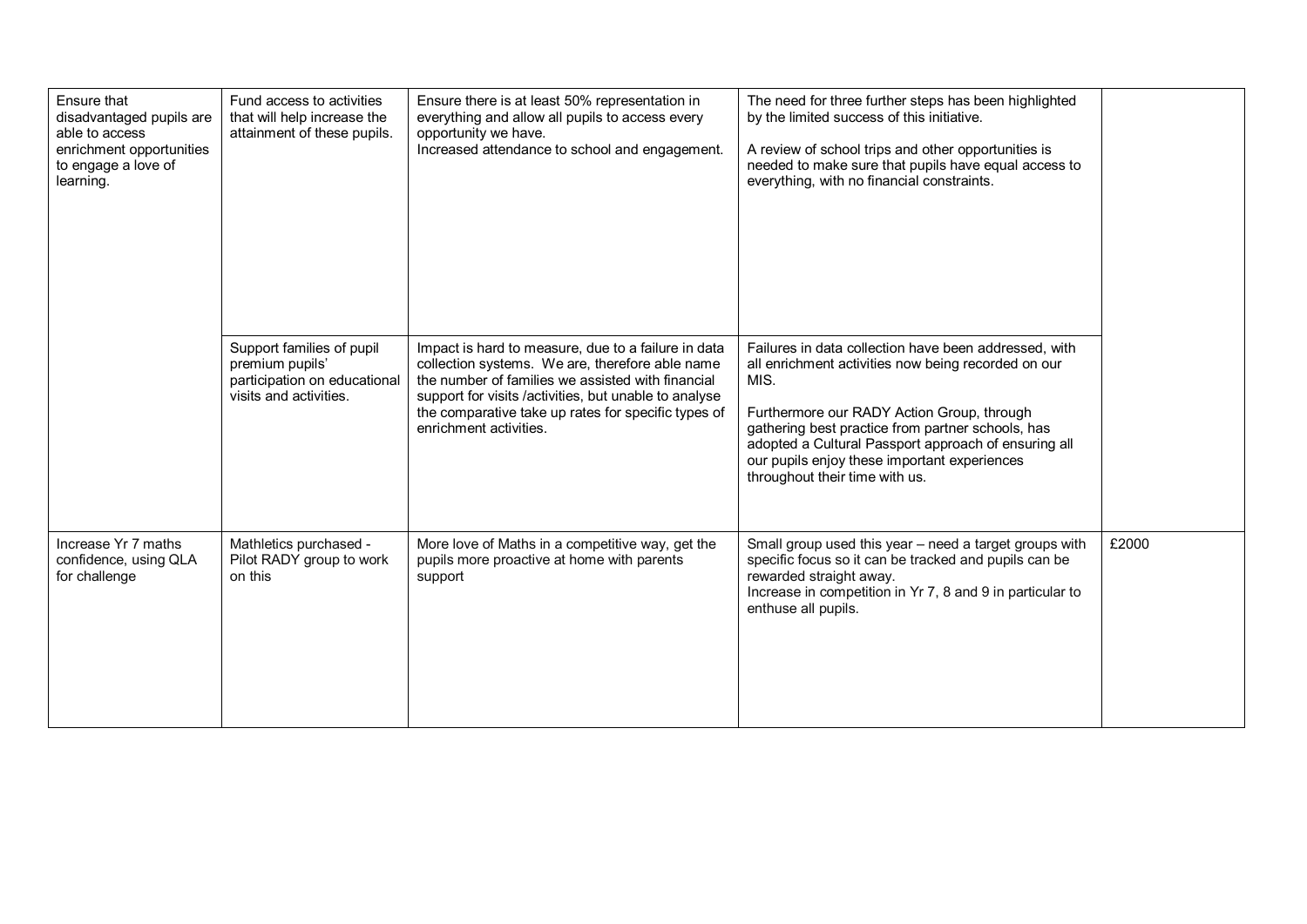| Barriers in speech and<br>language removed               | Speech and language<br>therapist is employed to<br>work with PP pupils      | Speech and language support with specialist<br>provider for targeted pupils                                                         | Pupils progress and improved attendance                                                                                                  | £3000   |
|----------------------------------------------------------|-----------------------------------------------------------------------------|-------------------------------------------------------------------------------------------------------------------------------------|------------------------------------------------------------------------------------------------------------------------------------------|---------|
| Improve careers advice<br>and guidance for our<br>pupils | Employment of an external<br>provider                                       | Career guidance for all pupils from 11-18 using<br>external provider. Extra support to focus on at<br>risks NEET/FSM.               | Reduced NEETS.<br>Continue work with external agencies.                                                                                  | £3000   |
| Increased challenge in<br>Key Stage 3                    | <b>Building On our Enquire</b><br>and Create Curriculum in<br>Year 7 and 8. | Huge success with Year 7 - Progress and<br>PP/Non-PP gap reduced massively from the start<br>which was at 15% in Yr 9, for example. | Continue this into Year 8 and 9, start with New Year 7s,<br>applying the RADY approach and improving transition<br>phases every 9 weeks. | £25,000 |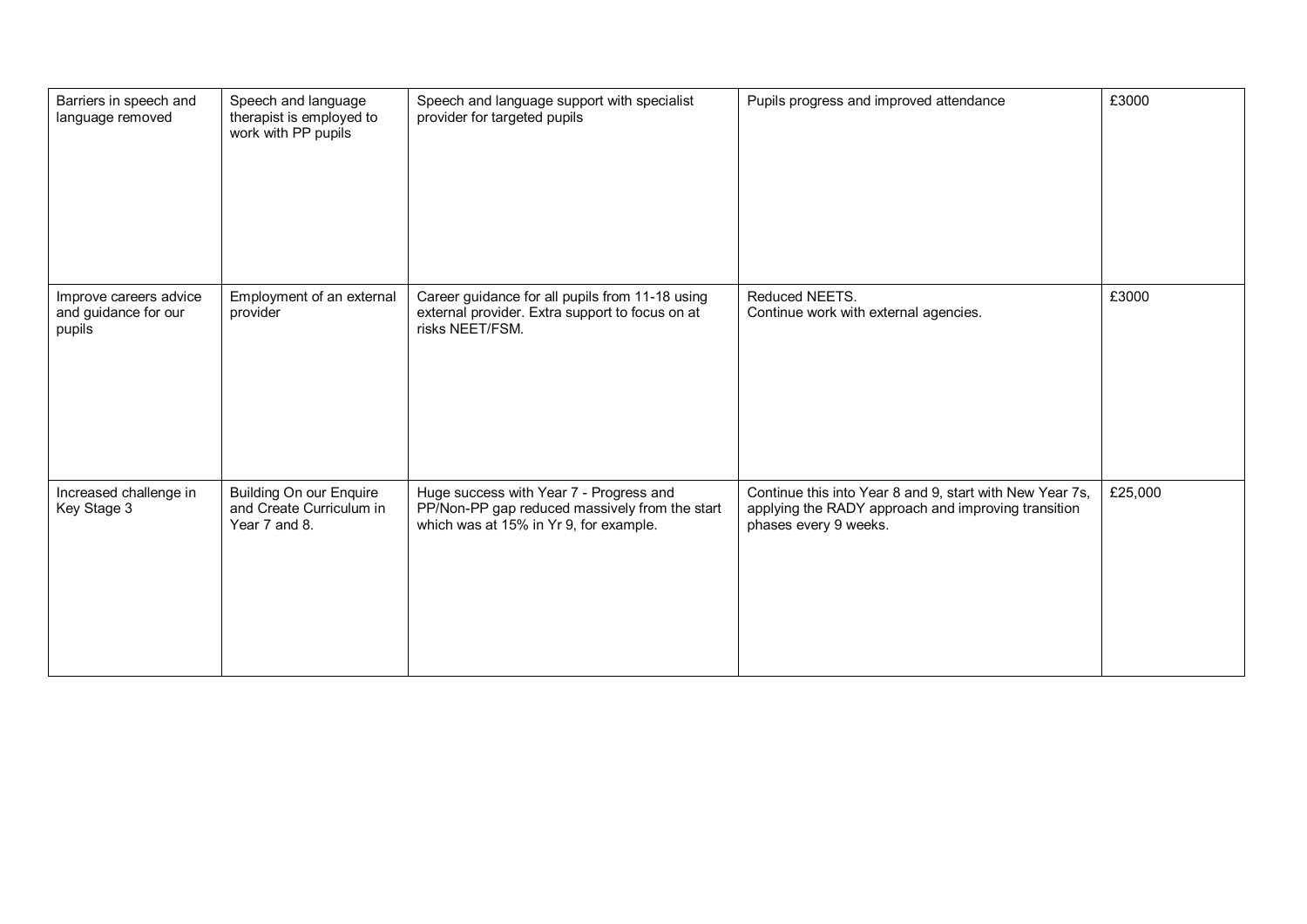| Half term and Easter<br>Tuition                                                                                                                                                                       | Engaging Yr 11 in revision<br>strategies to help support<br>them for exams.                                                                                                         | Increasing attendance figures                                                                                                                                                                                                                                                              | Continue with this support for students.                                                                                                                                                                                                                       | £5000 |
|-------------------------------------------------------------------------------------------------------------------------------------------------------------------------------------------------------|-------------------------------------------------------------------------------------------------------------------------------------------------------------------------------------|--------------------------------------------------------------------------------------------------------------------------------------------------------------------------------------------------------------------------------------------------------------------------------------------|----------------------------------------------------------------------------------------------------------------------------------------------------------------------------------------------------------------------------------------------------------------|-------|
| <b>Increased Cultural</b><br>literacy: Trips to Western<br>-Super Mare, bush craft,<br>numerous PE. RADY<br>pupils especially<br>involved in WASPS<br>Rugby. Events. Music<br>events, drama etc also. | With more awareness of<br>RADY pupils in school,<br>extracurricular and school<br>trips had a more of a focus<br>for these pupils.                                                  | Hooking pupils into school in Yr 7, especially PP<br>pupils. More have taken part in extra-curricular<br>than ever before, attendance for these pupils is<br>much higher, and the behaviour of these pupils is<br>much better than other PP students who were not<br>RADY targeted pupils. | Ensure that every PP pupil has the opportunity to get<br>involved in the wider school life. Ensure they are<br>pushed, reminded, encouraged more so than other<br>pupils. Funded if needed. Tracking of Extra -curricular<br>PP participation crucial Continue | £2000 |
| Homework support for<br>PP and more accessible<br>extracurricular clubs                                                                                                                               | Set up a Homework/activity<br>clubs 1 night a week where<br>pupils can access<br>equipment/resources and<br>support. Have regular 'pit<br>stops' throughout the<br>homework project | Some homework projects further disadvantage PP<br>as they do not have the resources or support<br>networks at home.                                                                                                                                                                        | Monitor completion rate of homework's projects and<br>quality. Tutors to support this so need awareness of<br>what projects are running                                                                                                                        | £4000 |